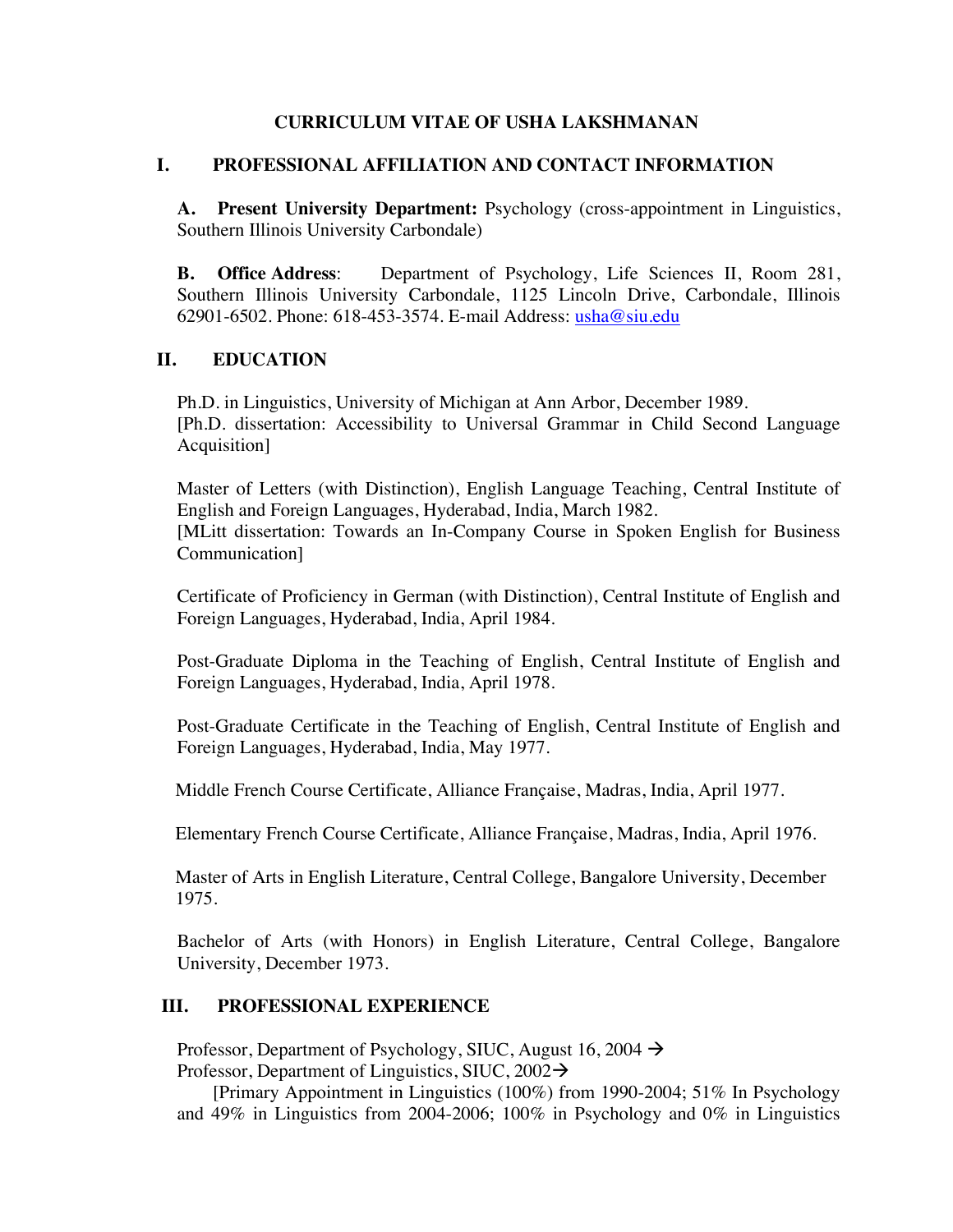from 2006 to present]

Visiting Professor of Linguistics, English Language Institute and the Department of Linguistics, University of Michigan at Ann Arbor, Ann Arbor, Michigan, September 1, 2004 to December 31, 2004.

University Women's Professional Advancement (UWPA) Administrative Intern, August 16, 2003 to December 31, 2003.

[Administrative Internship with the following individuals: Dr. Fred Betz, Chair, Department of Foreign Languages and Literatures; Dr. John Dunn, Provost and Vice-Chancellor for Academic Affairs; Dr. Rickey McCurry, Vice-Chancellor for Institutional Advancement and CEO, SIU Foundation]

Institute Faculty, 2003 Summer Institute of the Linguistic Society of America, Michigan State, East Lansing, June 30 to July 18, 2003. [By Invitation]

Associate Professor, Department of Linguistics, Southern Illinois University at Carbondale, 1996--2002. (Promoted to the rank of Professor in 2002)

Assistant Professor, Department of Linguistics, Southern Illinois University at Carbondale, 1990-1996.

Visiting Assistant Professor, Department of TESL and Applied Linguistics, University of California at Los Angeles, Los Angeles, California, 1989-1990.

Teaching Assistant, English Language Institute, University of Michigan, Ann Arbor, winter 1989.

Research Assistant, Testing Division, English Language Institute, University of Michigan, Ann Arbor, 1986-1987; 1988-1989.

Teaching Assistant, English Composition Board, University of Michigan, Ann Arbor, fall 1986.

Research Assistant, Department of Humanities, College of Engineering, University of Michigan, Ann Arbor, winter 1986.

Teaching Assistant, English Language Institute, University of Michigan, Ann Arbor, 1985-1986.

Teaching Assistant, Department of English, Northern Illinois University, 1984-1985.

Assistant Professor, Department of English, Stella Maris College (affiliated with Madras University), Madras, India, 1978-1984.

Tutor, Department of English, Stella Maris College (affiliated with Madras University), Madras, India, 1977-1978.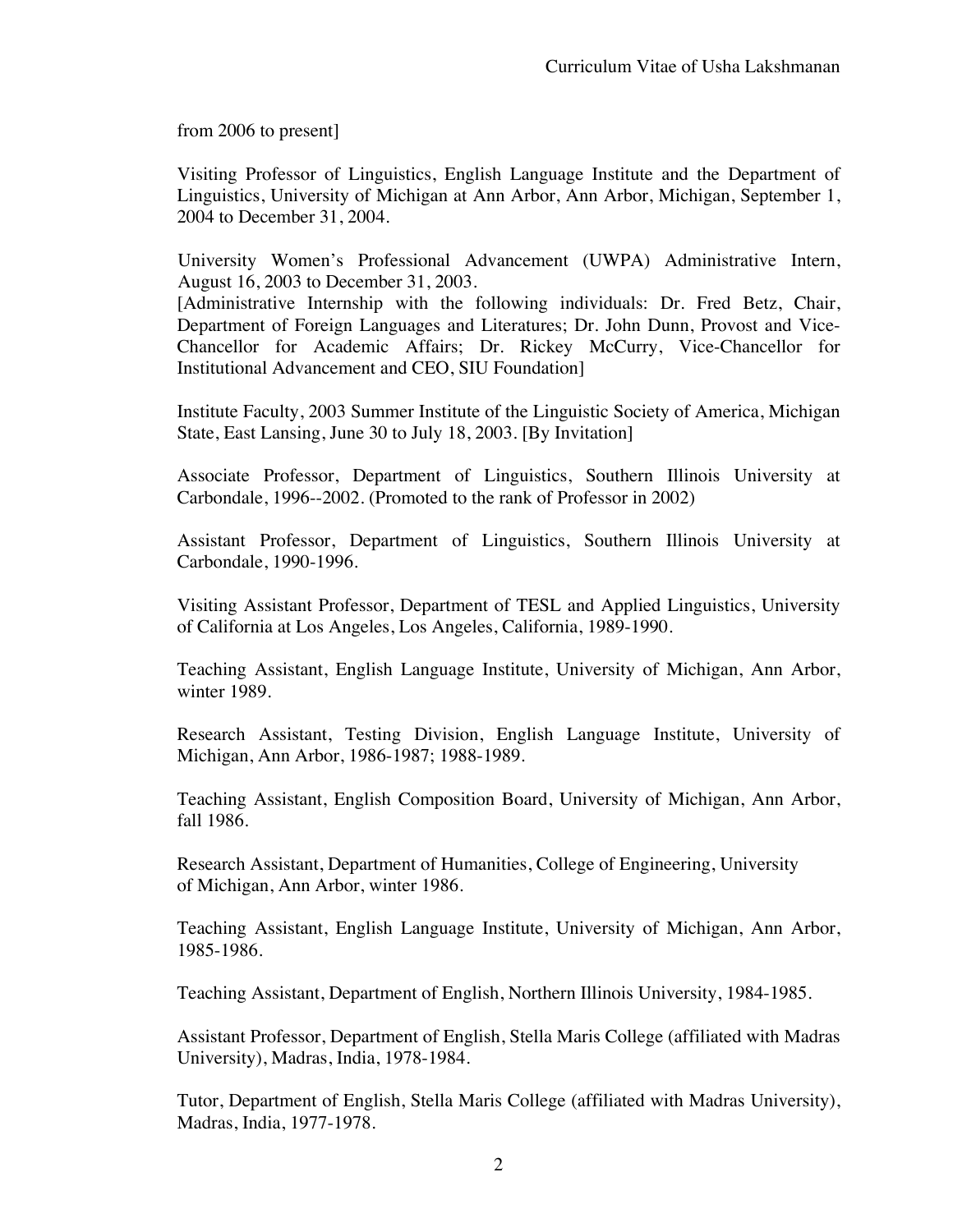English Teacher, Adarsh Vidhyalaya Matriculation School, Madras, India, 1976-1977.

English Teacher, Adarsh Vidhyalaya Higher Secondary School, Madras, India, 1975- 1976.

# **IV. RESEARCH AND CREATIVE ACTIVITY**

# **A. Interests and Specialties:**

 Psycholinguistics Child First Language Acquisition (Monolingual and Bilingual) Second language acquisition (child and adult) Bilingualism and Multilingualism Sentence Processing Linguistic theory Tamil Morphosyntax Language and Cognition Language of Youth Media Production

# **B. Current Projects:**

Bilingual children's narratives.

The acquisition of relative clauses in Tamil, English and Hindi by trilingual children.

Language and Theory of Mind: Mental State Terms in the L1 and L2 narratives of sequential bilingual children.

Language development in bilingual children: language acquisition and language attrition

The comprehension of English idioms by Chinese-English bilingual speakers and native-English monolingual speakers (with Ling Tang)

Understanding the Tip-of-the-tongue phenomenon: Evidence from Korean-English bilinguals (with JiHye Park) [Manuscript in preparation]

Binding principle A and the interpretation of reflexives by non-naïve speakers of English: a sentence processing study (Manuscript In Preparation, with Hana Kim)

The acquisition of Tamil morphosyntax.

Child second language acquisition (book project).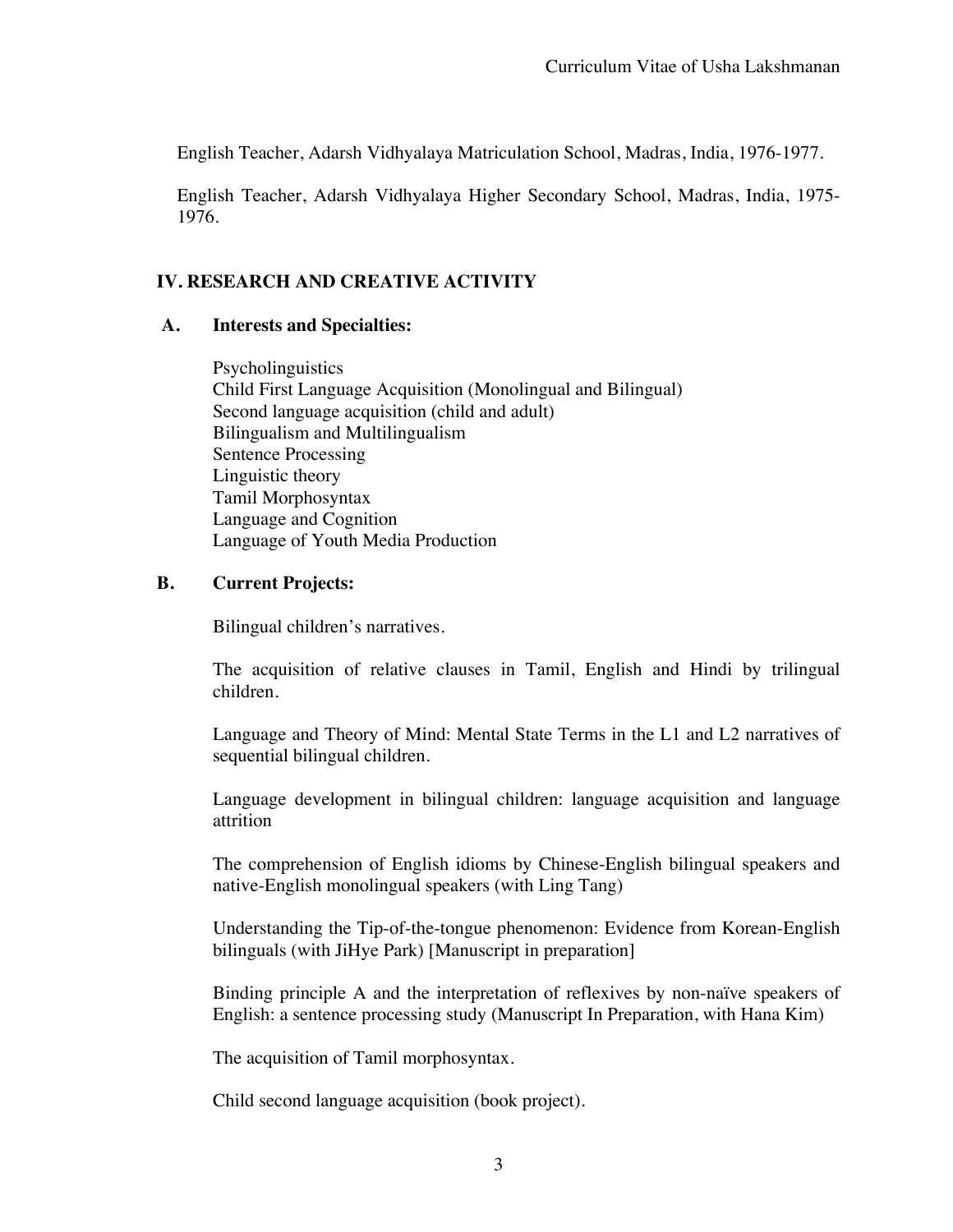Collaboration with Prof. Maria Blume (University of Texas at El Paso) and Prof. Barbara Lust (Cornell University) on a project entitled, "Transforming the Primary Research Process through Cybertool Dissemination: an Implementation of a Virtual Center for the study of Language Acquisition" (funded through an NSF Grant Award to Co-PIs Prof. Blume and Prof. Lust).

# **C. Grants Applied for:**

# 2008:

Co-PI (with Jyotsna Kapur, Associate Professor, Department of Cinema and Photography): Do you hear me? : Understanding the language of domestic and gender violence in teen media production. Faculty Seed Grant Application, ORDA, SIUC, October 2008.

Co-PI (with Jyotsna Kapur, Associate Professor, Department of Cinema and Photography): Do you hear me? : Understanding the language of domestic and gender violence in teen media production. Social Science Research Council, March 2008.

# 2003:

Co-Applicant (along with Fred Betz, Ofelia Nikolova and Greg Taylor) for an Illinois International High School Initiative Grant to support Foreign Language Day, Foreign Language Training Workshops and Community Outreach for students, teachers and parents. [I worked on this project as part of my administrative internship activities with Dr. Betz, Chair of the Department of Foreign Languages and Literatures and I was instrumental in developing the grant proposal. I also participated in my capacity as consultant in the professional development workshops).

# 2002

National Science Foundation, Child Research Initiative, Developing and Learning Sciences Program, Division of Social and Behavioral Sciences.

Title of Proposal: Collaborative Center Grant: A Virtual Center for Child Language Acquisition Research.

(Principal Investigator, Sub-Award to SIUC, Applied in January 2002)

# 2000

Women's Studies and UWPA Juried Competition Grant Award.

National Science Foundation, Enhancing Infrastructure for the Social and Behavioral Sciences Program; Title of Proposal (Sub-Award): A Virtual Center for International Cross-Linguistic Research Linking to Brain Science

(Principal Investigator, Sub-Award to SIUC; Applied in August 2000).

# 1996

Summer Research Fellowship, ORDA, SIU (for 1997)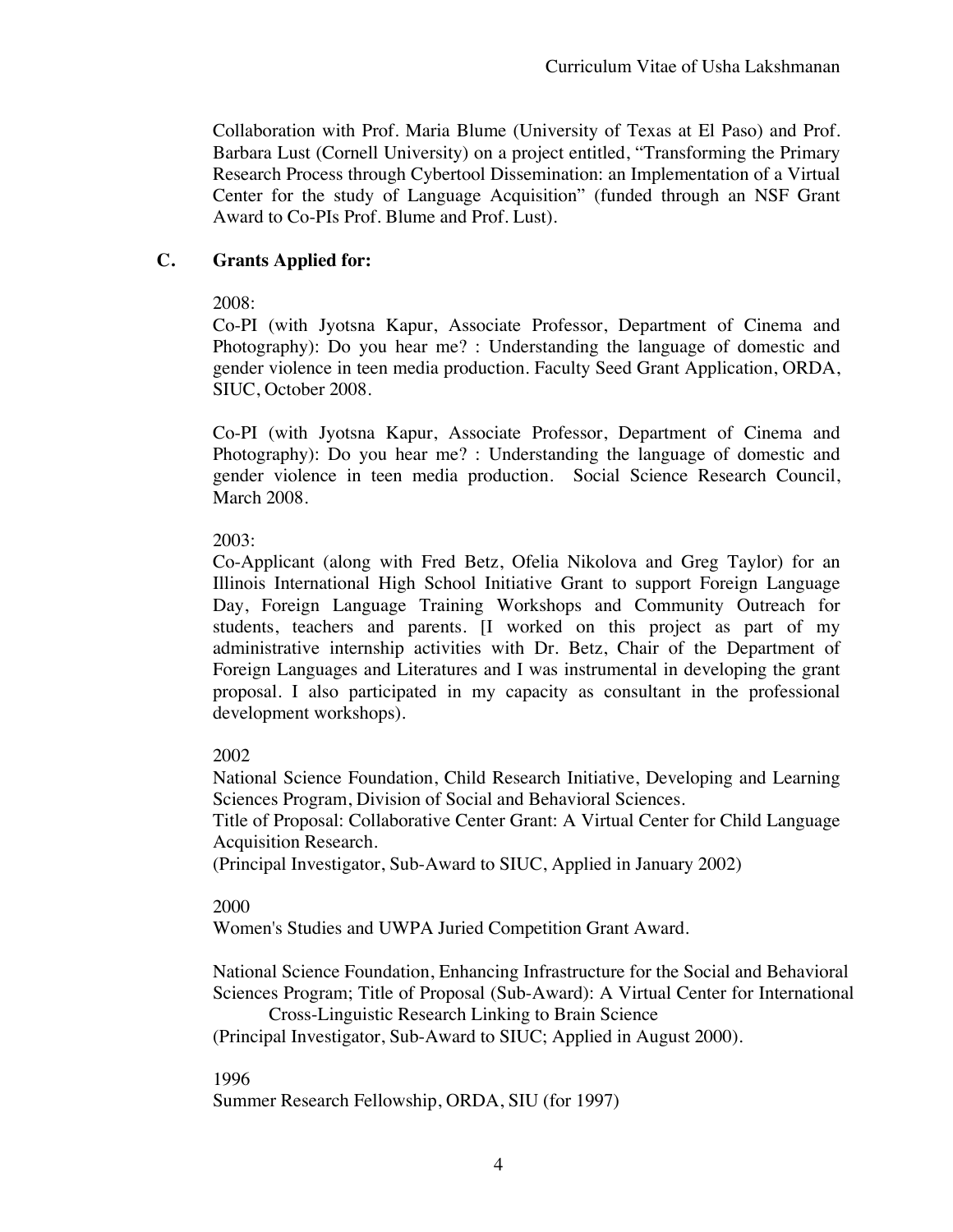1991: Special Research Grant, ORDA, SIUC Summer Research Grant, ORDA, SIUC

1990: Special Research Grant, ORDA, SIUC Summer Research Fellowship, ORDA, SIUC

# **D. Grants Received:**

# **Research/Training Grants Received:**

SIUC ORDA Faculty Seed Grant (July 2009 to June 2011). Title of Project: "Do You Hear Me?: Understanding the Language of Domestic and Gender Violence in Teen Media Production. Co-PI (with Dr. Jyotsna Kapur, Department of Cinema and Photography), SIUC. (Initial award for one year; extension granted until June 2011).

Grant in the annual amount of \$ 5000 from Illinois International High School Initiative-and Illinois Board of Higher Education. Grant awarded in October 2003 (for 2004) to the department of Foreign Languages and Literatures to support Foreign Language Day, Foreign Language Teacher Training Workshops and Community Outreach for students, teachers and parents. I was a co-applicant for this grant and I was instrumental in developing the grant proposal as part of my UWPA administrative internship with Dr. Betz, Chair, Department of Foreign Languages and Literatures. I also participated in my capacity as consultant in the professional development workshops. In 2004, the grant in the annual amount of \$ 5000 was renewed for an additional year (i.e. for 2005).

Women's Studies and UWPA Juried Competition Grant Award. January 2001 (\$ 600.00).

SIU, ORDA Summer Research Fellowship, June 16 to July 15, 1997 Title of Project: A Minimalist Approach to Second Language Acquisition (\$ 4153)

Special Research Grant, ORDA, SIU, for one and a half months during the Summer of 1993; Title of Project: "Linguistic Theory and Developing Grammars: The Role of the Case Filter in Child Second Language Acquisition" (Half-time Research Assistant for Summer 1993)

Special Research Grant, ORDA, SIU, spring 1992 and fall 1992; Title of Project: "Linguistic Theory and Developing Grammars: The Role of the Case Filter in Child Second Language Acquisition" (Half-time Research Assistant for Spring and Fall 1992 and \$ 300 for supplies).

Special Research Grant, ORDA, SIU, for one and a half months during the Summer of 1992; Title of Project: "Linguistic Theory and Developing Grammars: The Role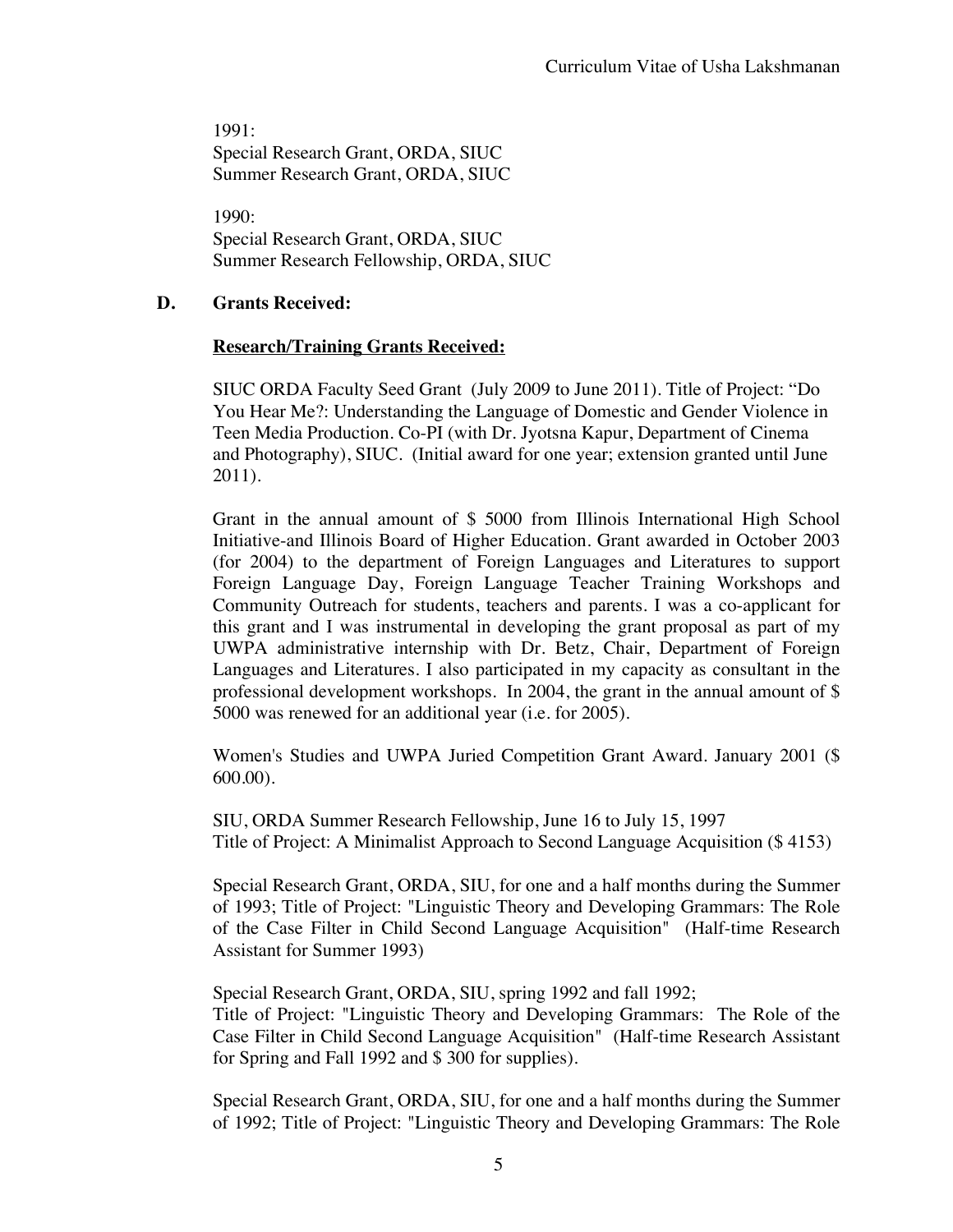of the Case Filter in Child Second Language Acquisition" (Half-time Research Assistant for Summer 1992)

 SIU, ORDA Summer Research Fellowship, July 1992. Title of Project: "The Acquisition of Relative Clauses by Tamil Speaking Children" (\$1575)

 Rackham Block Research Grant for the doctoral dissertation, University of Michigan, Ann Arbor, Fall 1988. (\$ 1000).

## **Travel Grants Received:**

University Women's Professional Advancement Travel Grant (Amount: \$ 100) (Awarded in 2012)

Purpose: To present a paper at the 2012 Second Language Research Forum held at Carnegie Mellon University, Pittsburgh,

Academic Affairs, SIUC.

Travel grant, May 2001 (\$ 150).

Purpose: To participate in the celebratory Symposium on Interfaces and Interactions in the Future of Linguistics, University of Michigan, Ann Arbor, May 4-5. (By invitation)

Graduate School, Research Development and Administration, Travel Grant (Amount: \$ 612. Awarded in Fall 2000).

Purpose: To present a paper at the International Conference on World Languages in Multilingual Contexts, Central Institute of English and Foreign Languages, Hyderabad, India, January 2001).

University Women's Professional Advancement Travel Grant (Amount: \$ 100) (Awarded in Fall 1999)

Purpose: To present a paper at the 1999 Second Language Research Forum held at the University of Minnesota, Minneapolis

SIUC Women's Caucus Travel Grant (Amount: \$ 50) (Awarded in 1998) Purpose: to present a paper at the conference on the Generative Approaches to Language Acquisition held at the University of Edinburgh

University Women's Professional Advancement Travel Grant (Amount: \$ 100) (Awarded in November 1997)

Purpose: To present a paper at the 1998 Pacific Second Language Research Forum to be held in Tokyo, Japan.

SIUC Women's Caucus Travel Grant ( Amount: \$ 50) (Awarded in November 1997)

Purpose: to present a paper at the 1998 Pacific Second Language Research Forum to be held in Tokyo, Japan.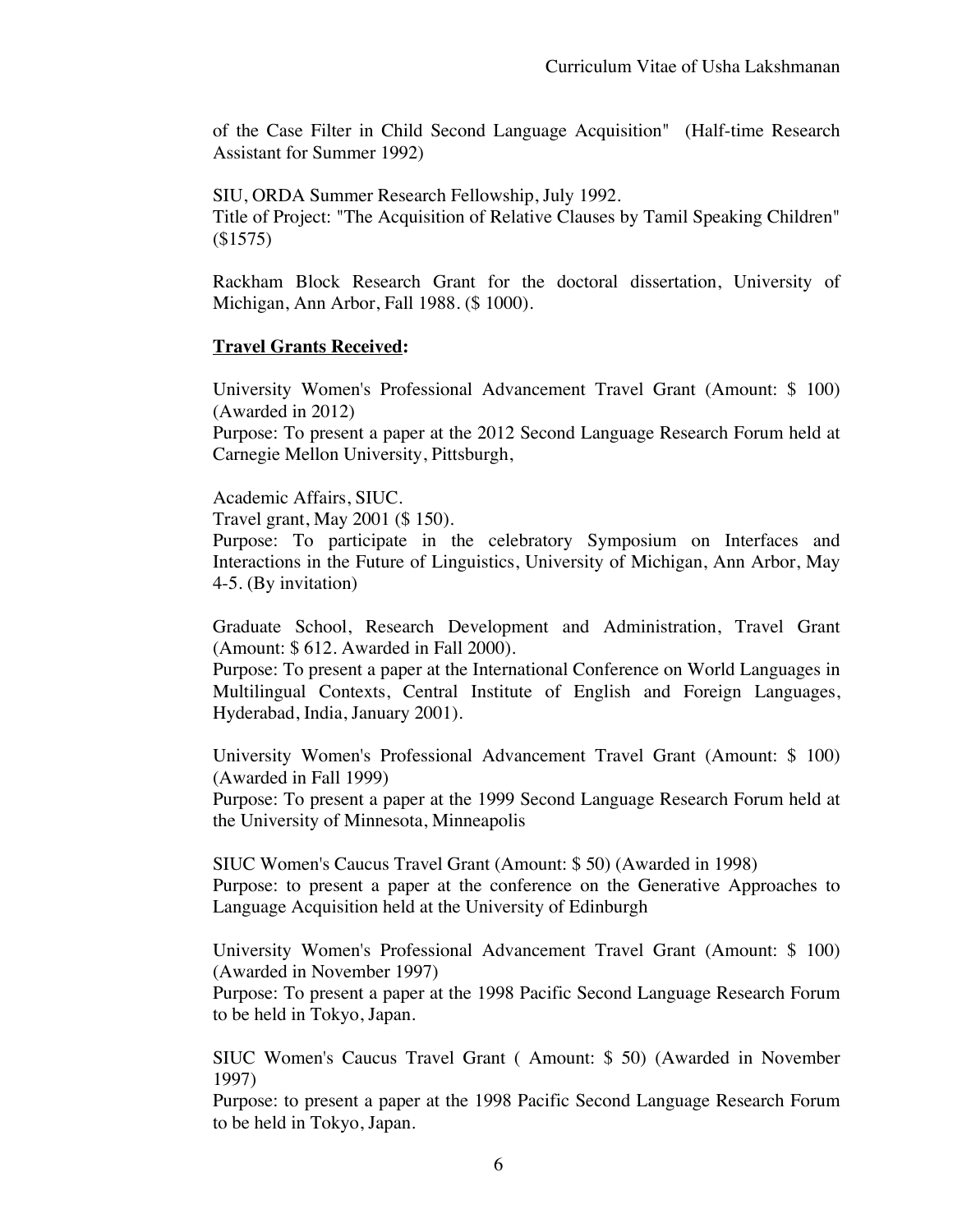# **E. Honors and Awards:**

UWPA Administrative Internship Award, for the fall semester of Academic Year 2003-2004.

College of Liberal Arts Dean's Faculty Research Appreciation Award [Amount: \$ 500. Awarded on January 18, 2000]

One of the seven College of Liberal Arts scholars, artists, or researchers nominated for the 2001 College of Liberal Arts Outstanding Scholar Award. [Nominated by Dr. Glenn Gilbert, Chair, Department of Linguistics]

Invitation to teach a course in my area of expertise (i.e. Universal Grammar and Second Language Acquisition) at the 2003 Linguistics Society of America's Summer Institute held in East Lansing, Michigan.

Invitation by the editors of the journal *Studies in Second Language Acquisition* to write a state-of-the-art article on child second language acquisition in 1993.

Department of Linguistics Nominee for the 1996 University Women of Distinction Award.

One among the 35 participants selected to participate in the Child Language Data Exchange System (CHILDES) Workshop in Transcription and Analysis conducted by Professor Brian MacWhinney and Professor Catherine Snow at Harvard University in October 1991.

Nomination of my PhD dissertation for the University of Michigan's Outstanding Dissertations Award in 1989.

Barbour Scholarship, University of Michigan, Ann Arbor, 1987-88.

Awarded Distinction for my M. Litt dissertation titled "Towards an In-Company Course in English for Business Communication", Central Institute of English and Foreign Languages, Hyderabad, India (1982).

Research Fellowship, Central Institute of English and Foreign Languages, Hyderabad, India (1983-1984).

Junior Research Fellowship, Central Institute of English and Foreign Languages, Hyderabad, India (1978-79).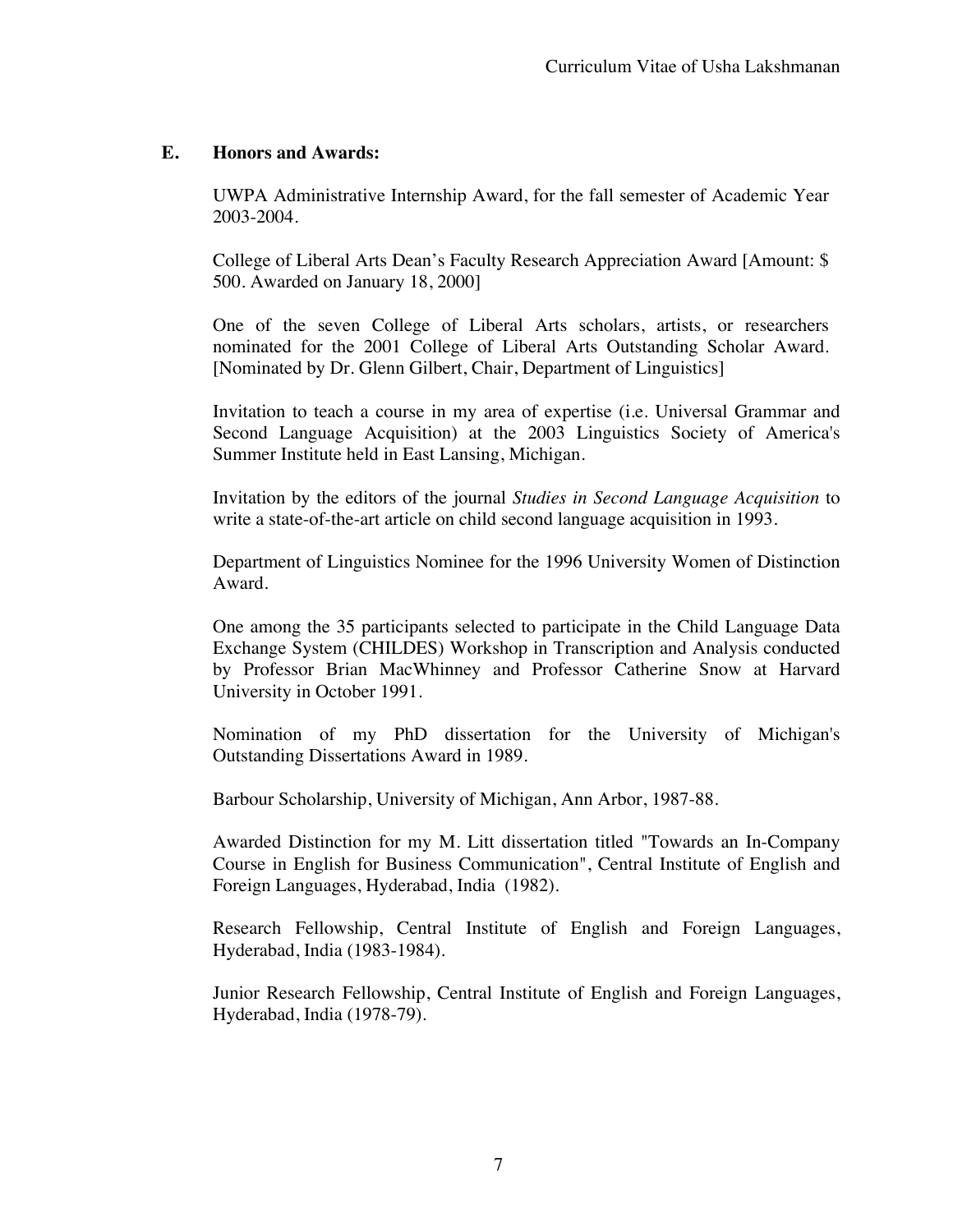# **F. Presentations at Professional Meetings and Invited Talks**

*\*= student author*

#### **2013**

\*Graham, Robert and Usha Lakshmanan (2013). The Impact of Music and Language Experience on Auditory Inhibitory Control. Poster Presentation, Society for Music Perception and Cognition'13, Toronto, August 8-11, 2013.

Lakshmanan, Usha (2013). Visiting relatives in India: the acquisition of Hindi as a third language by Tamil-English dominant children and teenagers. Generative Approaches to Second Language Acquisition 12, University of Florida, Gainesville, Florida, April 25- 29, 2013

Lakshmanan, Usha, \*Yee Pin Tio and \*Huey Yen Tan (2013). Language and Theory of Mind: Sequential Bilingual Children's Use of Mental State Terms in their L1 and L2 Narratives. Paper presented at the International Symposium on Bilingualism 9, Nanyang Technological University, June 12, 2013.

\*Pang, Lan-Sze and Usha Lakshmanan (2013). Code-Switching and Emotional Expression in the Autobiographical Stories of Mandarin-English Bilinguals in the United States: Implications for Bilingual Counseling. Paper Presented at the Invited Colloquium on 'Multilingualism in the Chinese Diaspora' organized by Professor Li Wei (Birkbek College, University of London, UK) for the International Symposium on Bilingualism 9, Nanyang Technological University, Singapore, June 13, 2013.

## **2012**

\*Park, JiHye and Usha Lakshmanan (2012). Understanding the Tip of the Tongue Phenomenon: Evidence from Korean-English Bilinguals. Paper presented at the Second Language Research Forum, held at Carnegie Mellon University, Pittsburgh, October 18, 2012.

\*Park, JiHye and Usha Lakshmanan (2012). Understanding the Tip of the Tongue Phenomenon: Evidence from Korean-English Bilinguals. Poster Presentation, SIUC Undergraduate Research Forum, April 16, 2012

\*Park, JiHye and Usha Lakshmanan (2012). Understanding the Tip of the Tongue Phenomenon: Evidence from Korean-English Bilinguals. Poster Presentation, SIUC Ninth Annual Research Town Meeting and Fair, April 17, 2012

\*Park, JiHye and Usha Lakshmanan (2012). Understanding the Tip of the Tongue Phenomenon: Evidence from Korean-English Bilinguals. Poster Presentation, St. Louis Area Undergraduate Research Symposium (StLAURS), St. Louis, Missouri. April 21, 2012.

## **2011**

Lakshmanan, U. (2011). Developing ESL grammar: A communicational approach. Invited Talk, English Language and Life Skills Program, Stella Maris College, Tamil Nadu, India, August 17, 2011.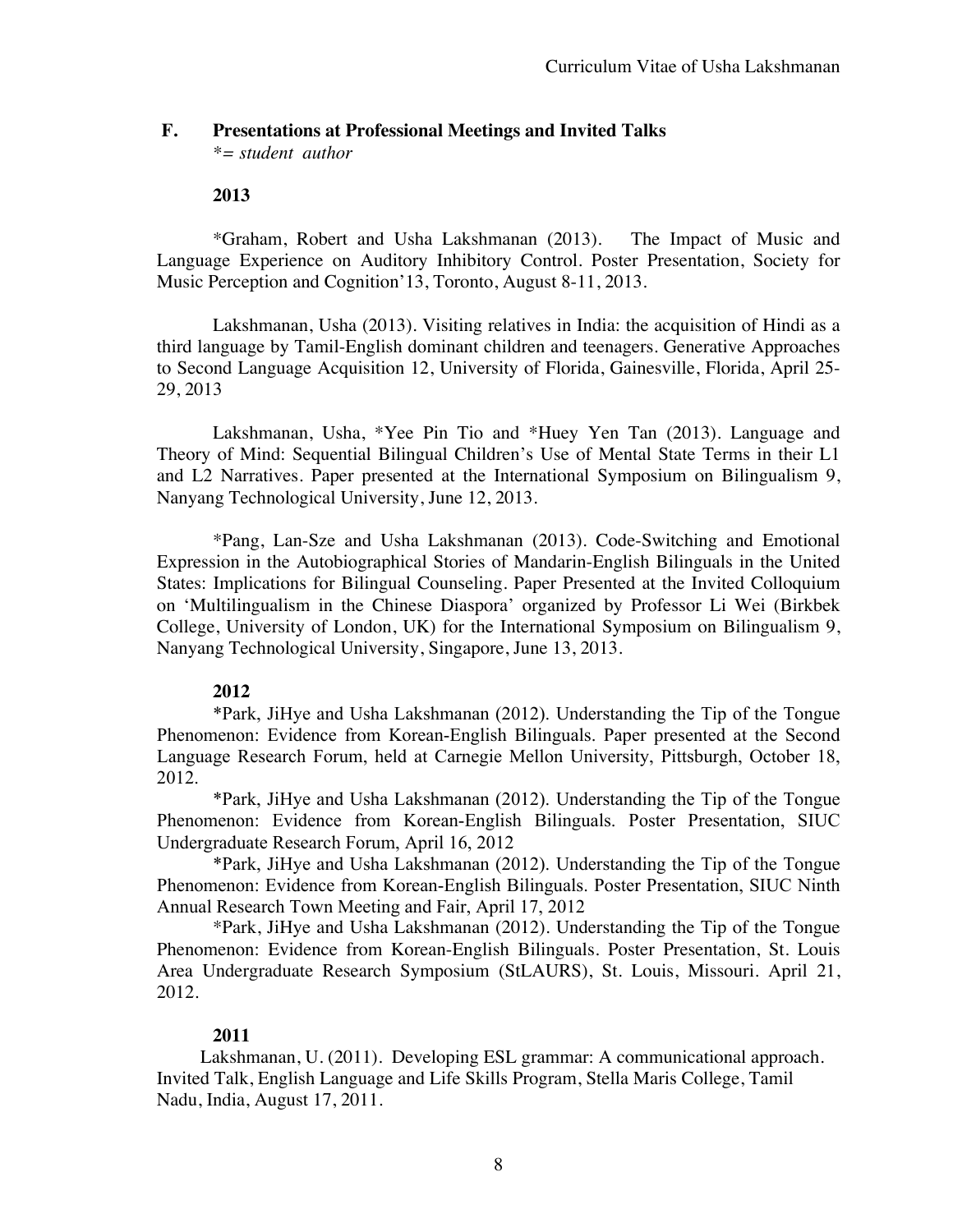\*Johnson, Torriano, Usha Lakshmanan and Jyotsna Kapur (2011). The Digital Divide: First Year College Students' Perspectives. Poster presentation, SIUC McNair Research Forum, July 15, 2011.

#### **2010**

\*Teruya, Hideko and Usha Lakshmanan (2010). The effects of syntactic priming on the L2 production of relative clauses in English by Japanese-English bilinguals. Poster Presentation, Annual Meeting of the Linguistic Society of America, January 08, 2010.

Lakshmanan, Usha (May, 2010). Voice, Agency, and Transformative Frames. Presentation at the Workshop on "Voices from the Inner City: Social Activism in Youth Media Production, College of Communication, SIUC (Workshop based upon the collaborative project with Jyotsna Kapur, Associate Professor of Cinema Studies and Sociology; funded through an SIUC ORDA Faculty Seed Grant).

#### **2009**

\*Teruya, Hideko and Usha Lakshmanan (2009). The effects of syntactic priming on the L2 production of relative clauses in English by Japanese-English bilinguals. Paper presented at the Second Language Research Forum, Michigan State University, East Lansing, Michigan, October 30.

Lakshmanan, Usha, \*Kyoungsook Lucy Kim, \*Robert McCreary, \*Kyae-Sung Park, \*Uma Suen, and \*Soojin Lee (2009). L2 learners' sensitivity to strong and weak subjacency-violations in online processing.  $10<sup>th</sup>$  Generative Approaches to Second Language Acquisition Conference, University of Illinois at Urbana-Champaign, March 2009.

## **2008**

Lakshmanan, Usha, \*Kyoungsook Lucy Kim, \*Robert McCreary, \*Kyae-Sung Park, \*Uma Suen, and \*Soojin Lee (2008). L2 learners' sensitivity to strong and weak subjacency-violations in online processing. Second Language Research Forum, University of Hawai'i at Manoa, October.

Lakshmanan, Usha and \*Hana Kim (2008). The Processing role of Binding Principle A in the interpretation of reflexives by L2 speakers of English. Annual Meeting of the American Association of Applied Linguistics, Washington D.C., March 28<sup>th</sup> to April  $1<sup>st</sup>$ , 2008.

## **2007**

Lakshmanan, Usha and \*Hana, Kim (2007). The role of Binding Principle A in the processing and interpretation of reflexives by L2 speakers. Second Language Research Forum, University of Illinois at Urbana-Champaign, October 11-14, 2007.

\*Kim, Kyoungsook and Usha Lakshmanan. (2007). The Processing Role of the Article Choice Parameter: Evidence from L2 Learners of English. 32<sup>nd</sup> Boston University Conference on Language Development, Boston, November 2007.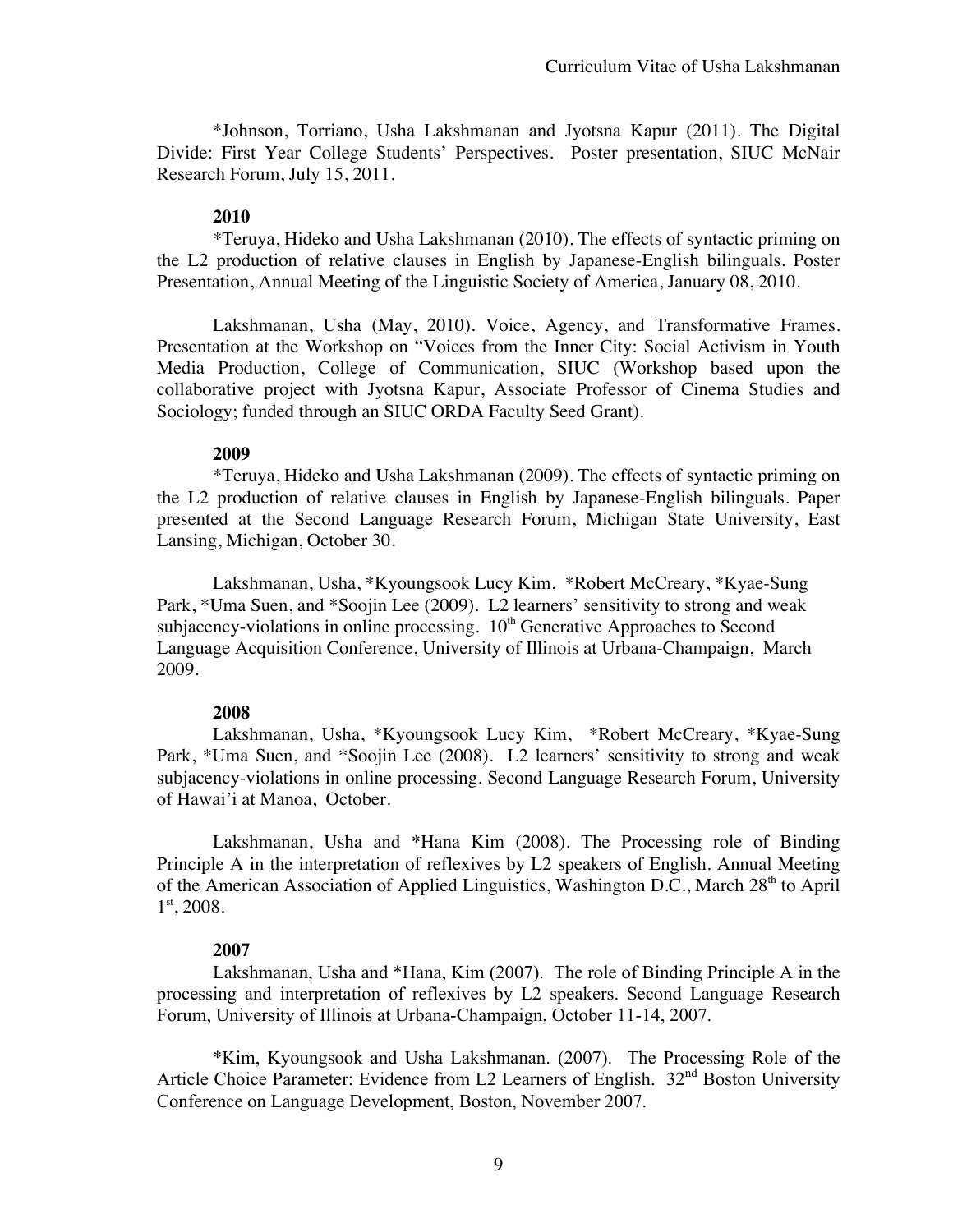\*Kim, Kyoungsook and Usha Lakshmanan (2007). The role of specificity in the L2 processing and interpretation of English articles. Paper presented at the annual meeting of the Linguistic Society of America, Los Angeles, California, January 2007.

\*Kim, Kyoungsook and Usha Lakshmanan (2007). L2 Article Semantics and Second Language Processing. Generative Approaches to Second Language Acquisition, University of Iowa, May 2007.

#### **2006:**

\*Park, Kyae-Sung and Usha Lakshmanan (2006). The L2 acquisition of the unaccusative –unergative distinction in English resultatives. Boston University Conference on Language Development (BUCLD 31), November 3-5, 2006.

\*Kim, Kyoungsook and Usha Lakshmanan (2006). The role of specificity in the L2 interpretation and processing of English articles. Mid-America Linguistics conference, Southern Illinois University Edwardsville, October 2006.

\*Park, Kyae-Sung and Usha Lakshmanan (2006). The unaccusative-unergative distinction in resultatives: evidence from Korean L2 learners of English. Poster presentation, Generative Approaches to Language Acquisition North America. McGill University, Montreal, Canada, August 2006.

\*Park, Kyae-Sung and Usha Lakshmanan (2006). *The L2 Acquisition of the Unaccusative-Unergative Distinction in English Resultatives*, Paper presented at Second Language Research Forum (SLRF). University of Washington, October 6-8, 2006.

## **2005:**

Lakshmanan, Usha, \*Ji-Eun Kim, \*Susilowaty Margono and \*Yuko Yamamori (2005). The L2 acquisition of English locative verbs by native speakers of Japanese and Korean. Second Language Research Forum, Teachers' College, Columbia University, New York, October 2005.

## **2004:**

Lakshmanan, Usha (2004). Assessing Linguistic competence: a cross-linguistic acquisition perspective. Annual Joint International Language Testing Association-American Association for Applied Linguistics Colloquium, May 2004. [Co-Organizers: Antony Kunnan and Usha Lakshmanan)

Lakshmanan, Usha (2004). Verbal Inflection in Child Tamil. Invited Talk, Linguistics Colloquium Series, Department of Linguistics, University of Michigan at Arbor, December 3, 2004.

Lakshmanan, Usha (2004). The Interpretation of English pronouns by native speakers of null-subject languages. Invited Talk, English Language Institute, University of Michigan at Arbor, December 10, 2004.

## **2003:**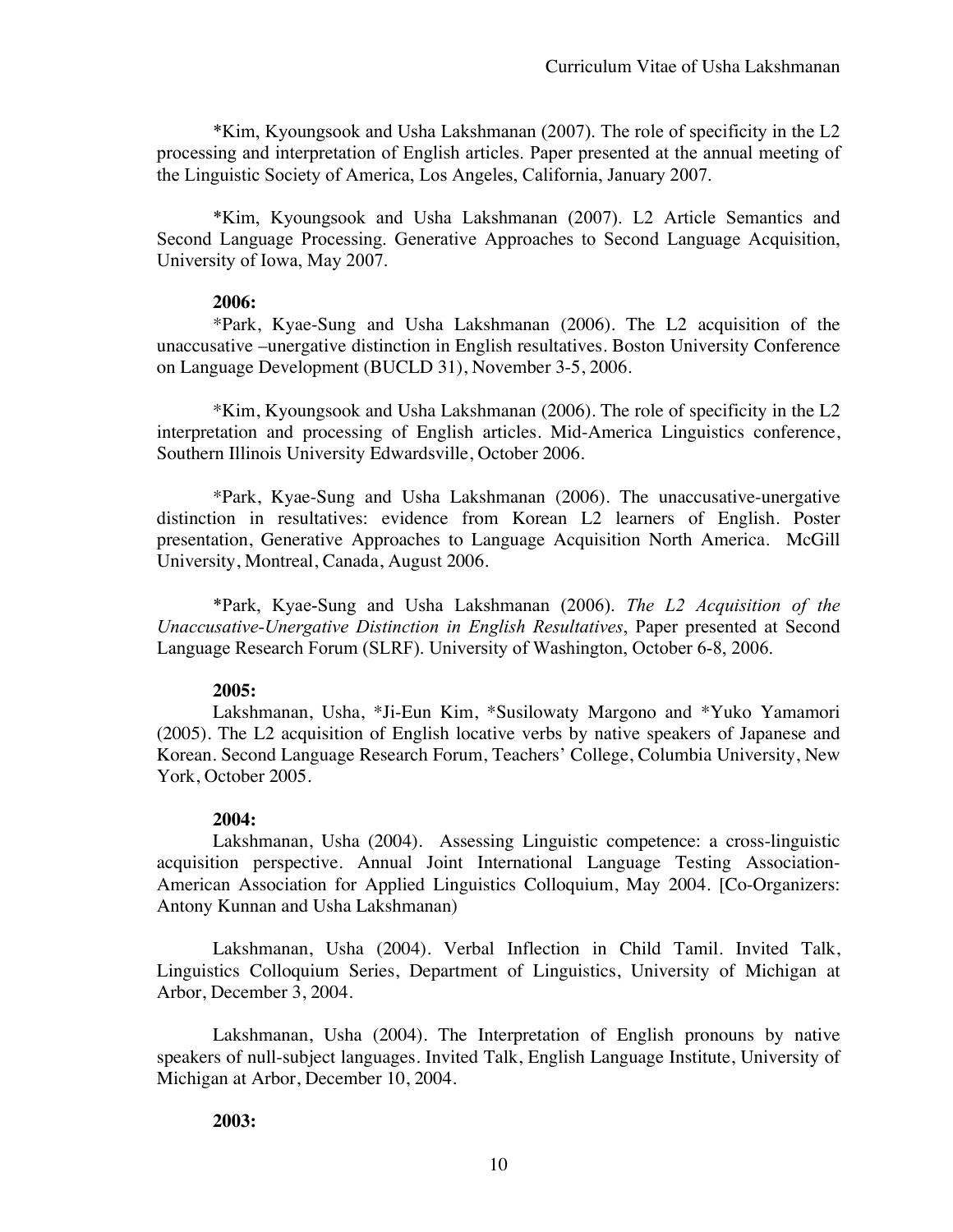\*Arias, Raquel and Usha Lakshmanan (2003). Code switching in bilingual children  $-$  A language communication resource?  $4<sup>th</sup>$  International Symposium on Bilingualism. Arizona State University, Tempe, Arizona, April 2003.

#### **2002:**

\*Choi, Myong-Hee and Usha Lakshmanan. (2001). Holism and locative argument structure in Korean-English bilingual grammars. International Conference on Generative Approaches to Second Language Acquisition. May 2002

#### **2001:**

\*Choi, Myong-Hee and Usha Lakshmanan. (2001). Holism and locative argument structure in Korean-English bilingual grammars.  $4<sup>th</sup>$  Pacific Second Language Research Forum, University of Hawaii at Manoa, October 2001.

Lakshmanan, Usha and \*Yuko Ito (2001). Root infinitives and non-nominative subjects in the bilingual first language acquisition of Japanese and English. International Conference on World Languages in Multilingual Contexts, Central Institute of English and Foreign Languages, Hyderabad, India, January 3-7, 2001. Invited and peer-reviewed presentation.

#### **2000:**

Lakshmanan, Usha (2000). Root Infinitives in child first language acquisition and child second language acquisition. Invited Talk (part of the special lecture series on language acquisition), Indiana University, Bloomington, Indiana, November 15, 2000.

Lakshmanan, Usha and \*Yuko Ito (2000). Root infinitives and non-nominative subjects in the bilingual first language acquisition of Japanese and English. International Conference on Generative Approaches to Second Language Acquisition, Cambridge, Massachusetts, March 31-April 3.

#### **1999:**

\*Ito, Yuko and Usha Lakshmanan (1999). Root infinitives in the bilingual first language acquisition of Japanese and English**.** XII World Congress of Applied Linguistics (AILA), Tokyo, Japan, August 1999.

Lakshmanan, Usha (1999). The Acquisition of Relative Clauses by Tamil Children. Symposium on Language Acquisition (organized by Tej Bhatia and William Ritchie), South Asian Languages Analysis Roundtable, University of Illinois at Urbana-Champaign, July 1999 (Invited and peer-reviewed paper presentation).

Lakshmanan, Usha and \*Yuko Ito (1999). Root infinitives in the bilingual first language acquisition of Japanese and English**.** American Association for Applied Linguistics, Stamford, Connecticut, March 6-9.

#### **1998:**

Lakshmanan, Usha (1998). Clause Structure in Child L2 grammars**.** Invited Plenary Presentation, International Conference on Generative Approaches to Second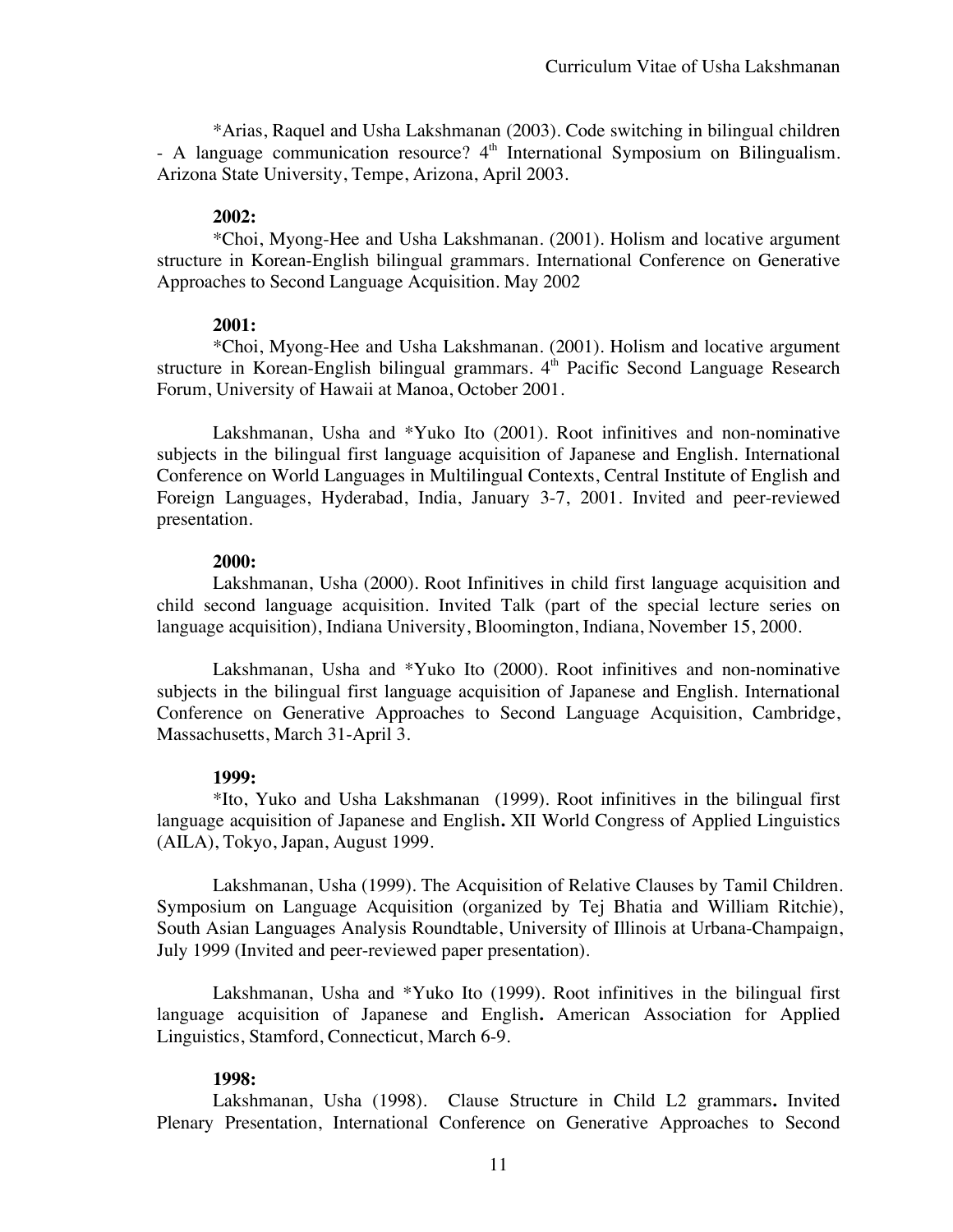Language Acquisition, organized by the University of Pittsburgh and Carnegie Mellon University, and held at Pittsburgh, in September 1998.

Lakshmanan, Usha and \*Simona Maciukaite (1998). The syntax and pragmatics of negation in child L2 acquisition. American Association of Applied Linguistics. Seattle, Washington, March 1998.

Lakshmanan, Usha (1998). Object Shift and the position of NegP in the child L2 grammars of Hindi. Symposium on "Recent Developments in SLA research in generative grammar" Pacific Second Language Research Forum (PacSLRF '98), Aoyama Gakuin University Tokyo, Japan, March 1998 (Invited and Peer-reviewed Presentation)

#### **1997:**

Lakshmanan, Usha and \*Brian Lindsey (1997). The genitive of negation and the position of NegP in the L2 acquisition of Russian by native speakers of English. Generative Approaches to Second Language Acquisition, McGill University, Montreal, May 1997

(This was a considerably expanded version of the paper presented at the GALA conference in Edinburgh)

Lakshmanan, Usha and \*Simona Maciukaite (1997). The pragmatics of negation in child L2 acquisition, Second Language Research Forum, Michigan State, East Lansing, Michigan, October 16 -18.

Lakshmanan, Usha and \*Brian Lindsey (1997). The Genitive of Negation and the position of NegP in the L2 acquisition of Russian. Conference on Generative Approaches to Language Acquisition, University of Ediburgh, Edinburgh, UK, April 3-6, 1997.

## **1996:**

Lakshmanan, Usha (1996). Child L2 acquisition, L1 acquisition and syntactic theory. Paper presented at the symposium on the significance of child L2 acquisition, XI World Congress of Applied Linguistics (AILA), Jyvaskyla, Finland, August 1996. (Invited and Peer-reviewed presentation)

Lakshmanan, Usha (1996). The acquisition of relative clauses by Tamil children. Paper presented at the annual meeting of the American Association for Applied Linguistics, Chicago, Illinois, March 1996.

## **1995:**

Lakshmanan, Usha and \*Mami Ozeki. (1995). The Case of the Missing Particle: Objective Case Assignment and Scrambling in the Early Grammar of Japanese. Boston Univeristy Conference on Language Development, Boston, November 3rd to 5th, 1995.

\*Izumi, Shinichi, and Usha Lakshmanan. (1995). From Superset to Subset: The Role of Negative Evidence on the Highway to L2 Acquisition. Paper presented at the Second Language Research Forum, Cornell University, Ithaca, September 29 to October 1, 1995.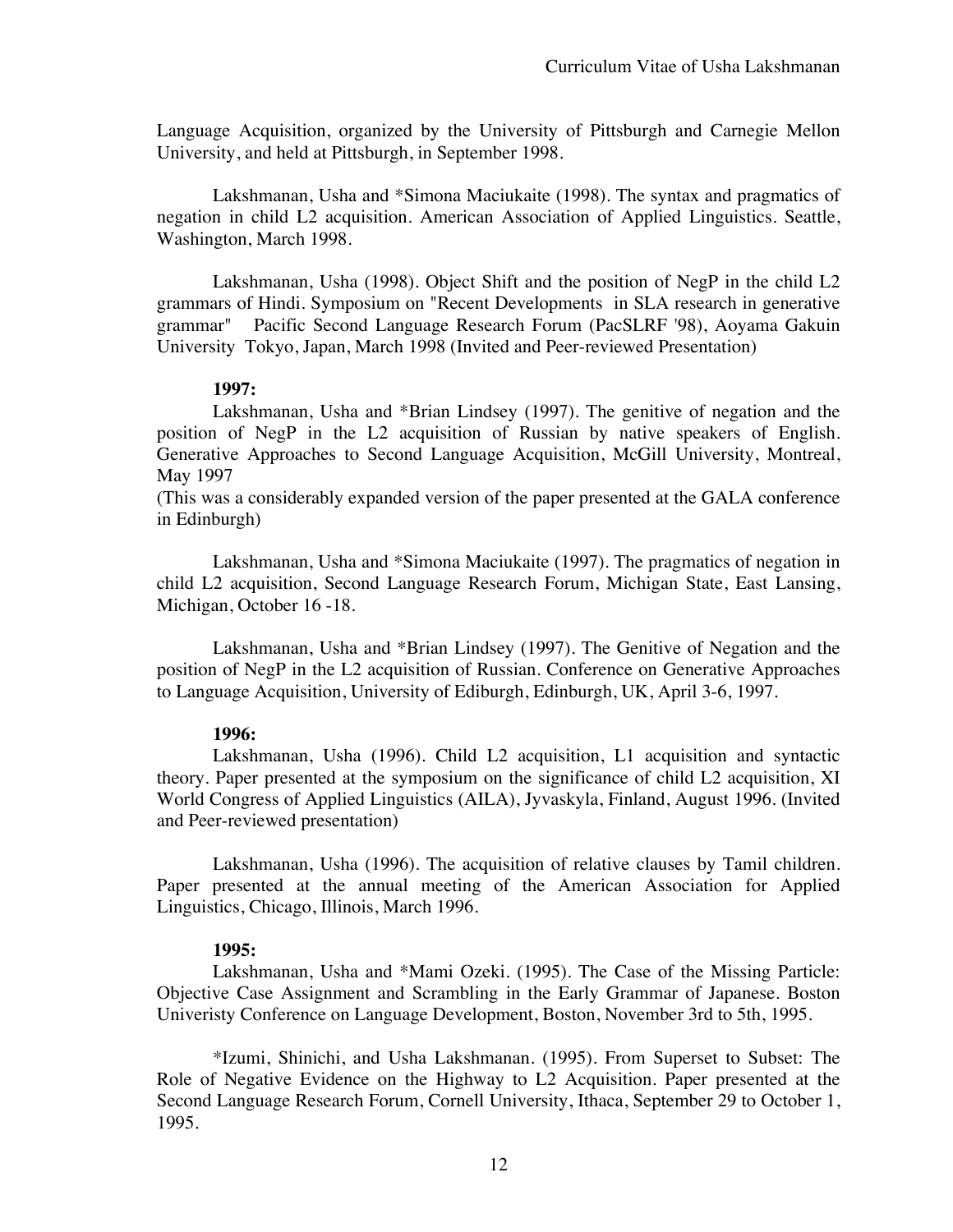\*Izumi, Shinichi, and Usha Lakshmanan. (1995). Learnability, Negative Evidence and the L2 acquisition of the English Passive. Paper presented at the American Association for Applied Linguistics, Long Beach, California, March 1995.

Selinker, Larry, Usha Lakshmanan, and \*Charles Hagebusch. (1995). Consciousness Raising Strategies and the Multiple Effects Principle. Paper presented at the annual TESOL meeting, Long Beach, California, March 1995.

#### **1994:**

\*Camara, Oumarou, and Usha Lakshmanan. (1994). Functional Categories and Objective Case Assignment in the Early Grammars of Bambara. Paper presented at the 19th annual Boston University Conference on Language Development held in Boston, Massachusetts, November 1994.

Lakshmanan, Usha. (1994). Functional Categories and Related Mechanisms in Child Second Language Acquisition, Symposium on Recent Advances in Second Language Acquisition, American Association of Applied Linguistics, Baltimore, Maryland, March 1994 (Symposium organized by Suzanne Flynn, Wayne O'Neil and Gita Martohardjono). (Invited Presentation).

## **1993:**

Lakshmanan, Usha. (1993). The Acquisition of Relative Clauses by Tamil Children. Paper presented at the conference on Generative Approaches to Language Acquisition held at the University of Durham, Durham, England, September 17-19, 1993.

Selinker, Larry, and Usha Lakshmanan (1993). Attempting to Link Transfer and Fossilization. Paper presented at the X World Congress of Applied Linguistics (AILA), Amsterdam, Netherlands, August 1993.

Lakshmanan, Usha (1993). Functional Categories and Non-Thematic Systems in Child L2 Grammars. Paper presented at the MIT Workshop on Recent Advances in Second Language Acquisition, Massachusetts Institute of Technology, Boston, January 15- 16, 1993.

## **1992:**

Lakshmanan, Usha and Larry Selinker (1992). The status of CP and the tensed complementizer *that* in the developing L2 grammars of English. Paper presented at the 17th Annual Boston University Conference on Language Development, October 23-25, 1992.

\*Ito, Masuyo, and Usha Lakshmanan (1992). The Acquisition of Japanese Relative Clauses by Native Speakers of English. Paper presented at the Second Language Research Forum held at Michigan State University, East Lansing, April 1992.

Lakshmanan, Usha (1992). The Status of Complementizers in Child Second Language Acquisition. Paper presented at the Second Language Research Forum held at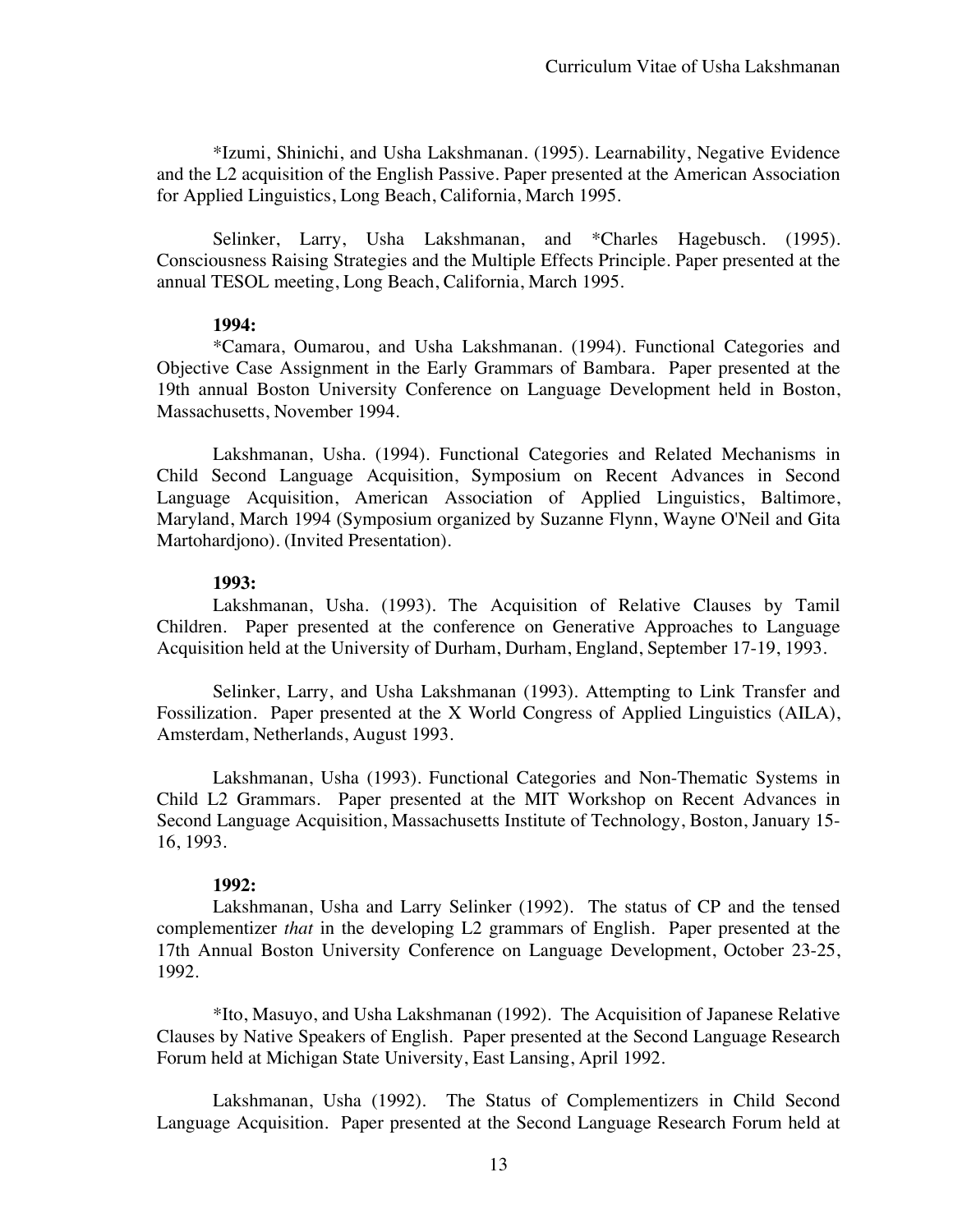Michigan State University, April 1992.

#### **1991:**

\*Teranishi, Keiko, and Usha Lakshmanan (1991). Preferences vs. Grammaticality Judgments: Some Methodological Issues Concerning the Governing Category Parameter in SLA. Paper presented at the Conference on Theory Construction and Methodology in Second Language Acquisition held at Michigan State University, October 1991.

Lakshmanan, Usha (1991). "The Boy for the Cookie"--Case Theory and Predication in Child Second Language Acquisition. Paper presented at the Second Language Research Forum, University of Southern California, Los Angeles, February-March 1991.

Lakshmanan, Usha, and Larry Selinker. (1991). Stabilization, Fossilization and the Multiple Effects Principle. Paper presented at the Second Language Research Forum, University of Southern California, Los Angeles, February-March 1991.

Lakshmanan, Usha (1991). "The Boy for the Cookie"--Some evidence for the nonviolation of the Case Filter in Child Second Language Acquisition. Paper presented at the Annual Meeting of the American Association for Applied Linguistics, New York, March 1991.

#### **1990:**

Lakshmanan, Usha (1990). The Reflexive in Tamil. Paper presented at the South Asian Languages Association (SALA), June 1990, University of California at Berkeley, California. (Invited Presentation).

Lakshmanan, Usha (1990). Accessibility to Universal Grammar in Child Second Language Acquisition. Graduate seminar on Second Language Acquisition (Instructor: Professor William Rutherford). Department of Linguistics, University of Southern California, March 1990. (Invited Talk).

Gass, Susan, and Usha Lakshmanan (1990). Another Look at Interlanguage Subject Pronouns. Paper presented at the IX World Congress of Applied Linguistics (AILA), Thessaloniki, Greece, April 1990.

Selinker, Larry, and Usha Lakshmanan (1990). Consciousness Raising Strategies in the Rhetoric of Writing Development. Paper presented at the 1990 TESOL Convention, San Francisco, March 1990.

Lakshmanan, Usha, and Susan Gass (1990). Variation in input and interlanguage subject pronouns. Paper presented at the Second Language Research Forum (SLRF) 1990, University of Oregon, Eugene.

#### **1989:**

Lakshmanan, Usha. (1989). The Morphological Uniformity Principle and the Setting of the Null-Subject Parameter in Child Second Language Acquisition. Paper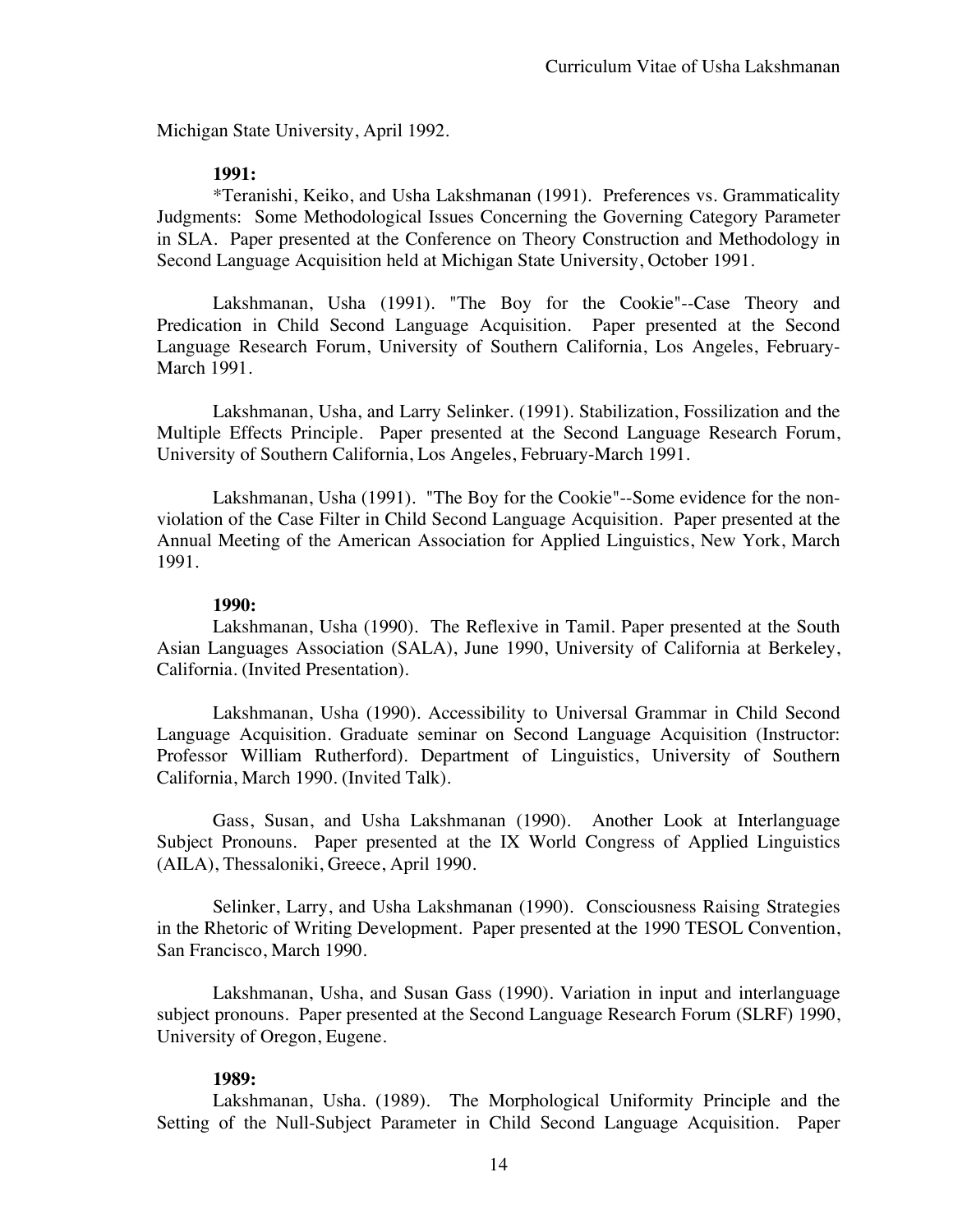presented at the Second Language Research Forum (SLRF), University of California, Los Angeles, February, 1989.

#### **1988:**

Hook, Peter, and Usha Lakshmanan (1988). Not Every Diachronic Path is a One-Way Street: The Emergence of Inversion in South Asian Languages. Paper presented at the 24th regional meeting of the Chicago Linguistic Society, April 27-28, 1988.

Hook, Peter, and Usha Lakshmanan (1988). Not Every Diachronic Path is a One-Way Street: The Emergence of Inversion in South Asian Languages. South Asian Languages Analysis Roundtable, Seattle, 1988.

#### **1983:**

Lakshmanan, Usha. (1983). Breakdowns in Spoken Communication in the Business Context. Paper presented at the All India Seminar on Interlanguage and Language Learning, Central Institute of English and Foreign Languages, Hyderabad, India, February 1983.

#### **Other Presentations**:

Kapur, Jyotsna and Usha Lakshmanan (2010). Do you hear me?: Understanding the language of domestic violence in youth media production. Invited Talk: Advanced Child Psychology class (PSYC 451), Department of Psychology, October 21, 2010 (Instructor: Jennifer Lovell)

Lakshmanan, Usha (2008). The Language of War and Peace. Invited talk, Introduction to Peace Studies: History, Labor, Media (Instructors: Drs. Robbie Lieberman and Jyotsna Kapur), SIUC, March 24, 2008.

Lakshmanan, Usha (2007). The role of Universal Constraints in the Processing and Interpretation of Reflexives by L2 speakers of English. BCS Prose Seminar, Department of Psychology, April, 2007.

Lakshmanan, Usha (2003). Verb Inflections in the Bilingual First Language Acquisition of English and Japanese, SIUC Tutorials in Cognitive Science, April 11, 2003 (organized by Dr. Matthew Schlesigner).

Lakshmanan, Usha (2001). Syntax. Guest Lecture, Linguistics 401: General Linguistics (Instructor: Dr. Gilbert), September 26, 2001.

Lakshmanan, Usha. (2001). Theories of Second Language Acquisition. Guest Lecture, Linguistics 570: Theory and Methods of TESOL (Instructor: Dr. Joan Fridenberg), September 11, 2001.

Lakshmanan, Usha (1996). Research Methods in Second Language Acquisition. Guest Lecture, FLL 566: Bibliography and Research Techniques (Instructor: Dr. Lee Hartman), February 15, 1996.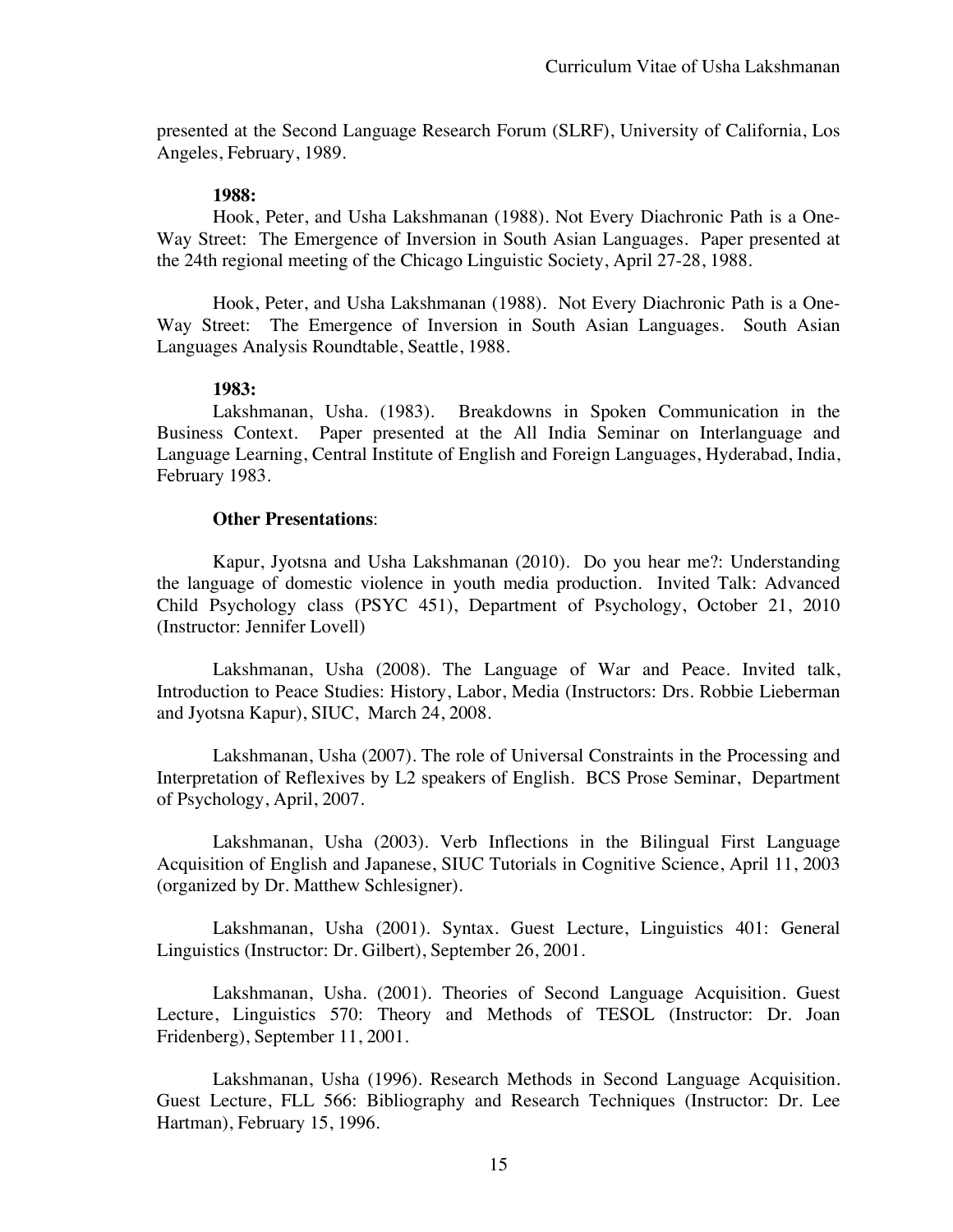Lakshmanan, Usha (1997). The Acquisition of Relative Clauses by Tamil Children. Talk given at the Linguistics Luncheon Meeting, Southern Illinois University, April 1997.

Lakshmanan, Usha (1995). Language Acquisition. Invited talk given to LING 300: Introduction to Descriptive Linguistics (Instructor: Dr. Gilbert), Spring, 1995.

Lakshmanan, Usha (1993). The Sounds of Tamil. Invited talk given to LING 402:Phonetics (Instructor: Dr. Gilbert), Fall 1993.

Lakshmanan, Usha (1992). The Status of Complementizers in Child Second Language Acquisition. Talk given at the Linguistics Luncheon Meeting, Southern Illinois University, April 1992.

Lakshmanan, Usha (1991). "The Boy for the Cookie"--Case Theory and Predication in Child Second Language Acquisition. Talk given at the Linguistics Luncheon Meeting, Southern Illinois University, April 1991.

Lakshmanan, Usha (1991). Child Second Language Acquisition. Invited talk given to LING. 580e: ESL in Elementary Education (Instructor: Dr.Winer), Spring 1991 .

Lakshmanan, Usha (1990). Linguistic Theory and Language Acquisition. Invited talk given to LING. 401: General Linguistics (Instructor: Dr. Gilbert), Fall 1990.

## **V. PUBLICATIONS**

#### **A. Books and Edited volumes:**

Kunnan, A. and U. Lakshmanan (Eds.). (2006). *Issues in Language Acquisition and Language Assessment: A Crosslinguistic perspective. Language Assessment Quarterly, Special Issue: volume 3, 2, 2006*. (Publisher: Lawrence Erlbaum)

Selinker, L. and U. Lakshmanan. (Eds). (October 2001). *Explanations and Scientific Method in Second Language Research. Special thematic Issue of the Journal Second Language Research*. 17.4 (invited guest coeditor with Larry Selinker; the special issue is in honor of Professor Paul van Buren).

Lakshmanan, U. (1994). *Universal Grammar in Child L2 Acquisition*.: *Morphological Uniformity and Null Subjects*. Amsterdam: John Benjamins. pp. 162. (This book is part of the series on *Language Acquisition and Language Disorders* edited by William Rutherford and Harald Clahsen; A paperback edition of the 1994 book, which originally came out in hard cover, was republished by Benjamins in 1998).

#### **B. ESL Materials:**

Lakshmanan, U. (1980). *Read to Think*. Madras: Stella Maris College, University of Madras. [Textbook: ESL Materials for the teaching of reading comprehension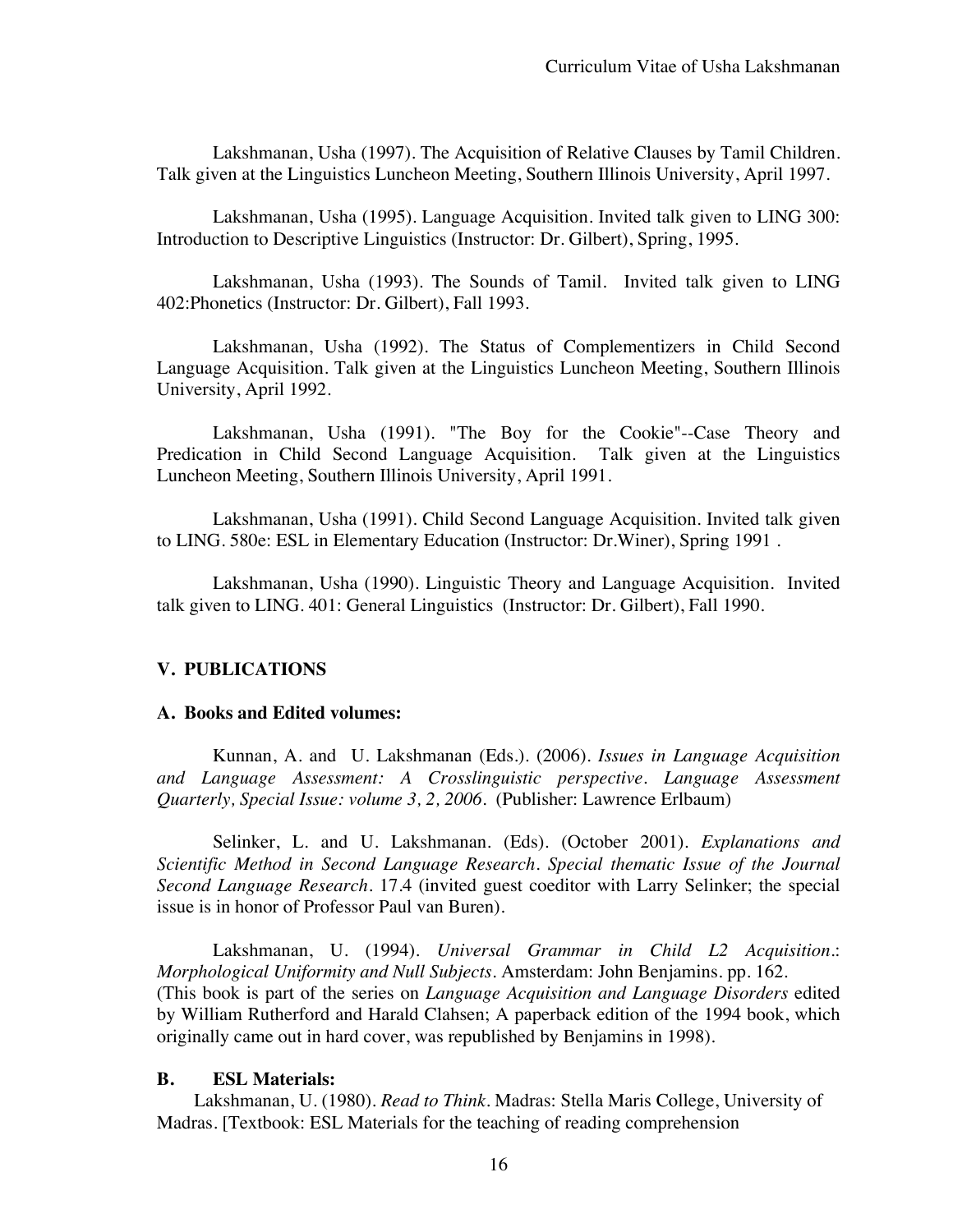#### **C. Articles in Professional Journals, Chapters in Professional Books/Edited Volumes and Conference Proceedings:**

Lakshmanan, U. (2014). Bilingual Assessment. In A. Kunnan (Ed.)., *The Companion to Language Assessment, Volume IV (1492-1509).* Wiley-Blackwell. (Publication date: December 2013)

Lakshmanan, U. (2012). Child Second Language Acquisition. In P. Robinson (Ed.)., *Encyclopedia of Second Language Acquisition*. Routledge.

Kim, Kyoungsook Lucy and Usha Lakshmanan (2009). The processing role of the Article Choice Parameter: Evidence from L2 learners of English. In María del Pilar García Mayo and Roger Hawkins (Eds.). *Second Language Acquisition of Articles: Empirical findings and theoretical implications (pp. 87-113).* Amsterdam: John Benjamins.

Lakshmanan, U. (2009). Child Second Language Acquisition. In Ritchie, W. and Bhatia, T., (Eds.). *The New Handbook of Second Language Acquisition, (pp. 377-399)*. Bingley, UK: Emerald Publishers.

Lakshmanan, Usha, Kyoungsook Lucy Kim, Robert McCreary, Kyae-Sung Park, Uma Suen, and Soojin Lee. (2009). L2 Learners' Sensitivity to Strong and Weak Subjacency-Violations in Online Processing. In M. Bowles, T. Ionin, S. Montrul and A. Tremblay (Eds.). *Proceedings of the 10th Generative Approaches to Second Language Acquisition Conference (pp. 136-143).* Somerville, MA: Cascadilla Proceedings Project.

Kim, Kyoungsook and U. Lakshmanan (2008). The Processing Role of the Article Choice Parameter: Evidence from L2 Learners of English. In H. Chan, H. Jacob, and E. Kapia (Eds.). *Proceedings of the 32nd Boston University Conference on Language Development (225-238)*. Somerville, Massachusetts: Cascadilla Press.

Kim, Kyoungsook and U. Lakshmanan (2008). L2 Article Semantics and Second Language Processing. In R. Slabakova, J. Rothman, P. Kempchinsky and E. Gavruseva (Eds.). *Proceedings of the 9th Conference on Generative Approaches to Second Language Acquisition (103-117)*. Somerville, Massachusetts: Cascadilla Press.

Park, Kyae-Sung and U. Lakshmanan (2007). The L2 acquisition of the unaccusative-unergative distinction in English resultatives. In H. Caunt-Nulton, S. Kulatilake, and I. Woo (Eds.,). *Proceedings of the 31st* annual *Boston University Conference on Language Development, pp. 508-519.* Somerville, Massachusetta: Cascadilla Press.

Park, Kyae-Sung and U. Lakshmanan (2007). The Unaccusative-Unergative Distinction in Resultatives: Evidence from Korean L2 Learners of English. In A. Belikkova, L. Meroni, and M. Umeda (Eds.). *Proceedings of the 2nd Conference on Generative Approaches to Language Acquisition North America* (*pp. 328-338)*. Cascadilla Press.

Lakshmanan, U. (2006). Assessing Linguistic Competence: Verbal Inflection in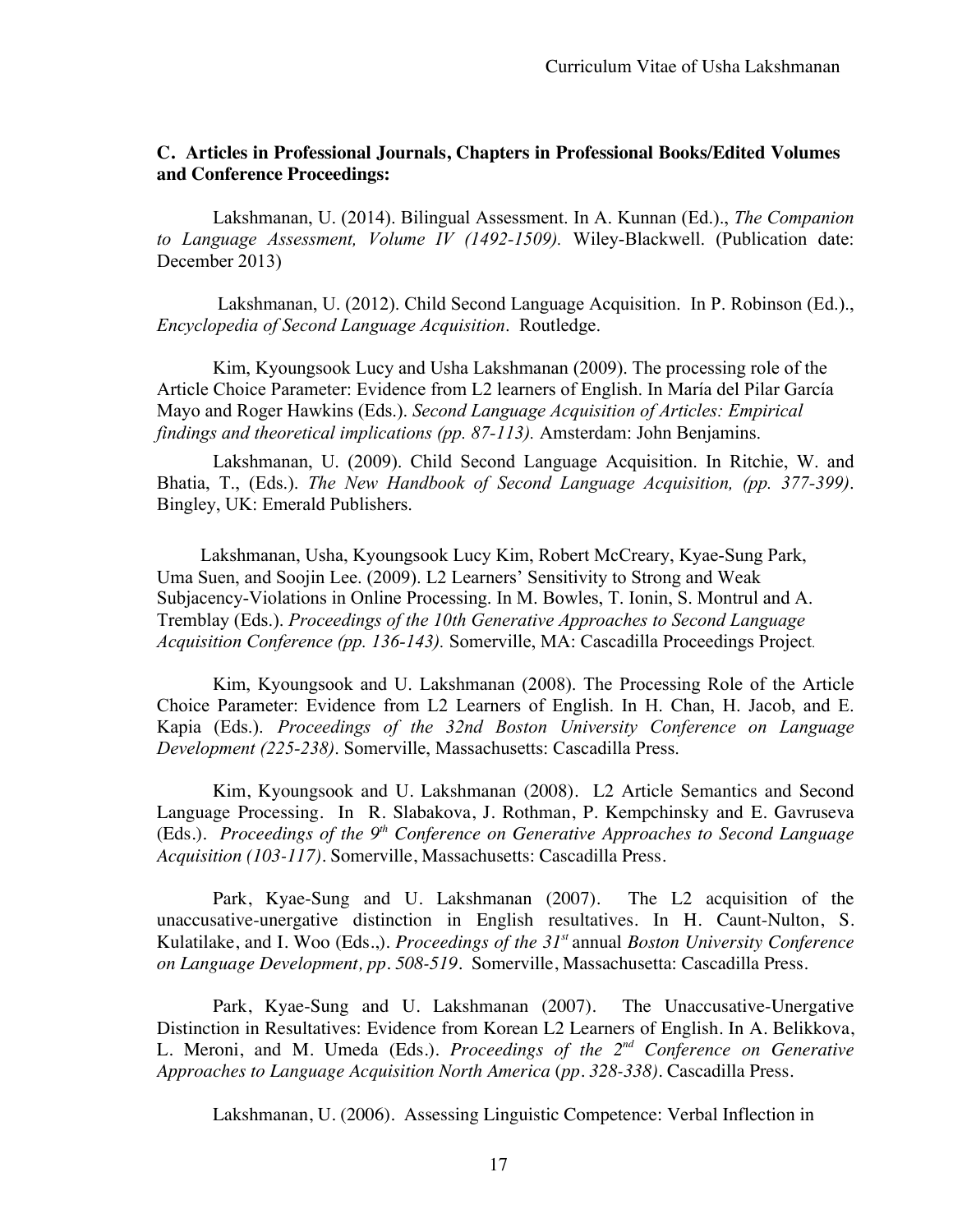Child Tamil. *Language Assessment Quarterly, Volume 3, 2, 2006, 171-205.*

Lakshmanan, U. (2005). Child L2 Acquisition and the Fossilization Puzzle. In Z. H. Han and T. Odlin (Eds.). *Studies of Fossilization in Second Language Acquisition (pp. 100- 133)*. Clevedon, Multilingual Matters.

Arias, R and U. Lakshmanan (2005). Code-Switching in a Spanish-English Bilingual Child: A Communication Resource? In Cohen, J., McAlister, K., Rolstad, K., and MacSwan, J. (Eds.) *Proceedings of the 4th International Symposium on Bilingualism (94-109).* Somerville, MA: Cascadilla Press.

Choi, Myong-Hee and Lakshmanan, U. (2002). Holism and Locative Argument Structure in Korean-English Bilingual Grammars. In B. Skarabela, S. Fish and A. Do (Eds.).*Proceedings of 26th Annual meeting of the Boston University Conference on Language Development*., Volume 1 (pp. 95-106). Somerville, Massachusetts: Cascadilla Press.

Lakshmanan, U. and L. Selinker. (October, 2001). Analyzing interlanguage: How do we know what learners know? In L. Selinker and U. Lakshmanan (eds.). *Explanations and Scientific Method in Second Language Research, Special thematic issue of the journal Second Language Research* 17.4, 393-420.

Selinker, L. and U. Lakshmanan. (October 2001). Introduction: How do we know what we know? Why do we believe what we believe? In L. Selinker and U. Lakshmanan (eds.). *Explanations and Scientific Method in Second Language Research, Special thematic issue of the journal Second Language Research* 17.4, 323-325.

Lakshmanan, U. (2000). The acquisition of relative clauses by Tamil children. *Journal of Child Language*, 21, 587-617.

Lakshmanan, U. (2000). Clause Structure in Child Second Language Grammars. In A. Juffs,, T. Talpas, G. Mizera and B. Burtt (eds.). *Proceedings of Generative Approaches to Second Language Acquisition. IV*, (15-39). University of Pittsburgh. (Invited Plenary Paper)

Kakazu, Y. and U. Lakshmanan (2000). The status of IP and CP in child second language acquisition. In B. Swierzbin, F. Morris, M. Anderson, Carol Klee and E. Tarone (Eds). *Social and Cognitive Factors in Second Language Acquisition (pp. 204-221).* Somerville, Massachusetts: Cascadilla Press.

Lakshmanan, U. and S. Maciukaite (1999). The syntax and pragmatics of negation in child SLA. *Pragmatics and Language Learning,* 9, 213-236.

Izumi, S. and U. Lakshmanan (1998). Learnability, Negative Evidence and the L2 acquisition of the English Passive. *Second Language Research* , 14, 1, 62-101.

Lakshmanan, U. (1998). Current Issues in Adult Second Language Acquisition*. Contemporary Psychology* 43, 134-135. (Invited review article)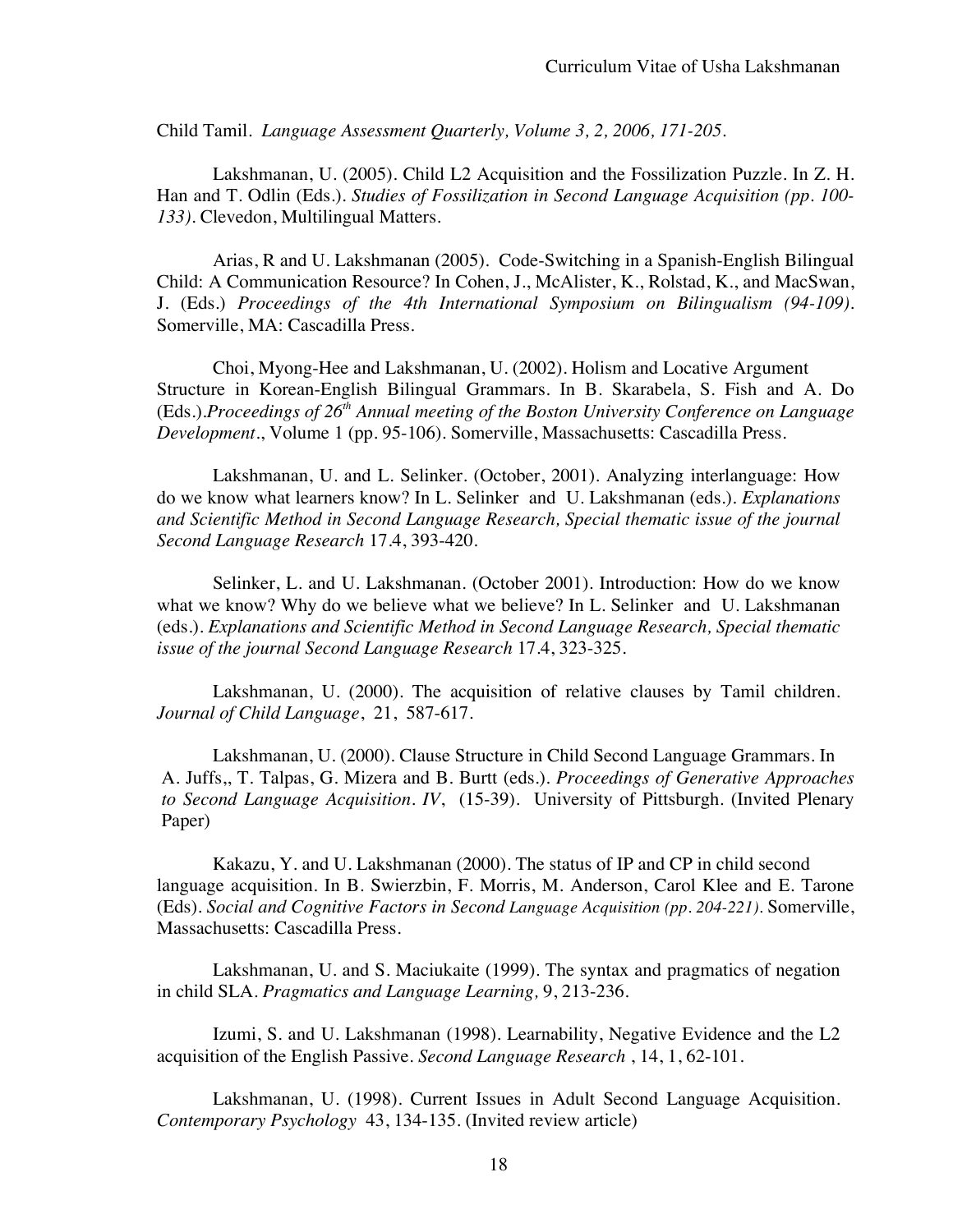Lakshmanan, U and Brian Lindsey (1998). The genitive of negation and the position of NegP in the L2 acquisition of Russian. *Proceedings of the 1997 Generative Approaches to Second Language Acquisition Conference, Special Issue of the McGill Working Papers in Linguistics (pp. 82-92*). McGill University.

Lakshmanan, U. (1999). Object Shift and the position of NegP in the child L2 grammars of Hindi. In P. Robinson (ed*.), Representation and Process: Proceedings of the 1998 Pacific Second Language Research Forum, Volume 1* (23-36). Pacific Second Language Forum.

Lakshmanan, U. (1998). Functional Categories and related mechanisms in child L2 grammars**.** In S. Flynn, W. O'Neil and G. Martohardjono (eds.). *The Generative Study of Second Language Acquisition* (pp. 3-16) Hillsdale, New Jersey: Lawrence Erlbaum.

Lakshmanan, U and B. Lindsey (1997). The genitive of negation and the position of NegP in the L2 acquisition of Russian.. In A. Sorace, C. Heycock and R. Shillock (eds.)*. Proceedings of the Conference on Generative Approaches to Language Acquisition*, (423- 427) University of Edinburgh.

Lakshmanan, Usha and Mami Ozeki. (1996). The Case of the Missing Particle: Objective Case Assignment and Scrambling in the Early Grammar of Japanese. *Proceedings of the 20th Annual Boston Conference on Language Development*, (pp.431- 442).Somerville, Massachusetts: Cascadilla Press.

Kuteva, T., L. Selinker and U. Lakshmanan (1996). The Pick-up Phenomenon: On Researching a Tough Interlanguage area. In. K. Sajavarra and C. Fairweather (Eds.). *Approaches to Second Language Acquisition. Jyvaskyla Cross-Language Studies, 17* (43- 54)*.* University of Jyvaskyla Press.

Camara, O. and U. Lakshmanan (1995). Functional Categories and Objective Case Assignment in the Early Grammars of Bambara. McEwen, S., and D, MacLaughlin (Eds.). *Proceedings of the 19th Annual Boston Conference on Language Development*, (pp. 166- 179). Somerville, Massachusetts: Cascadilla Press.

Lakshmanan, U. and K. Teranishi (1994). Preferences vs. Grammaticality Judgments: Some Methodological Issues Concerning the Governing Category Parameter in Second Language Acquisition. In E. Tarone, S. Gass, and A. Cohen (Eds.). *Research, Methodology in Second Language Acquisition*, (pp. 185-206). Hillsdale, New Jersey: Lawrence Erlbaum.

Selinker, L. and U. Lakshmanan (1992). Language Transfer and Fossilization: The Multiple Effects Principle. In S. Gass and L. Selinker (eds.) *Language Transfer in Language Learning* (2nd Edition), (pp. 197-216). Amsterdam: John Benjamins.

Gass, S. and U. Lakshmanan (1991). Accounting for Interlanguage Subject Pronouns. *Second Language Research*, Vol. 7, 3, pp. 1-23.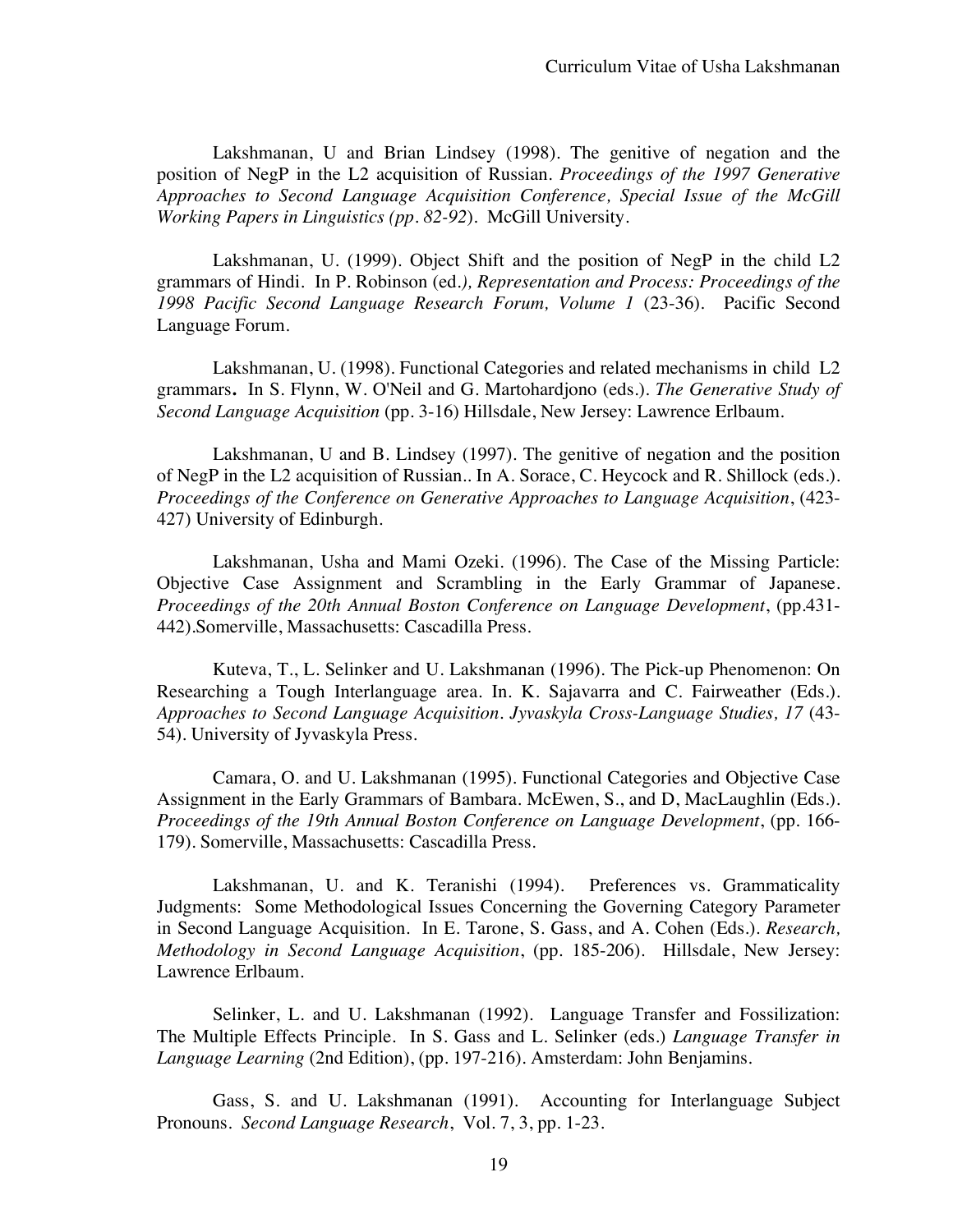Lakshmanan, U. (1991). Morphological Uniformity and Null Subjects in Child Second Language Acquisition. In Lynn Eubank (ed*.). Point and Counterpoint: Universal Grammar in the Second Language*, (pp. 389-411). Amsterdam: John Benjamins.

#### **D. Invited Book Reviews and Book Notices in Professional (peer reviewed) Journals:**

Lakshmanan, U. (2012). Review of Norbert Francis. Bilingual Competence and Bilingual Proficiency in Child Development. Cambridge: MIT Press, 2012. *Studies in Second Language Acquisition, Volume 34, 4*, 698-699.

Lakshmanan, U. (2011). Review of Acrisio Pires and Jason Rothman (Eds.)., Minimalist Inquiries into Child and Adult Language Acquisition: Case Studies across Portuguese. *Studies in Second Language Acquisition*, Volume 33, Issue 3, 469-470.

Lakshmanan, U. (2009). Review of Belma Haznedar and Elena Gavruseva (Eds.). Current Trends in Child Second language Acquisition: A Generative Perspective. *Studies in Second Language Acquisition,* Volume 31, Issue 4, pp. 644-645.

Lakshmanan, U. (2004). Review of Manuela Schonenberger. Embedded V-to-C in child grammar: The acquisition of verb placement in Swiss German. *Studies in Second Language Acquisition,* 26:1, pp. 138-139.

Lakshmanan, U. (2001). Review of Susan. F. Cohen. An Introduction to child language development. Harlow: Longman. 1999. *Studies in Second Language Acquisition*  23, pp. 420-422.

Lakshmanan, U. (1999). Review of V. Gambir (ed.). The Teaching and Acquisition of South Asian Languages. University of Pennsylvania Press, 1995*. Studies in Second Language Acquisition*. 21:4, pp. 659-661.

Lakshmanan, U. (1999). Review of D. McDaniel, C. Mckee and H. Cairns (Ed.). Methods for Assessing Children's Syntax, Cambridge: MIT Press, 1996. *Studies in Second Language Acquisition,* 21:1, pp. 160-161.

Lakshmanan, U. (1996). Book notice-Child Language. Jean Stilwell Peccei. London: Routledge. *Studies in Second Language Acquisition*, 18, 278-279.

Lakshmanan, U. (1995). Child Second Language Acquisition of Syntax. *Studies in Second Language Acquisition*, 17:3, pp. 301-329. (Invited and peer-reviewed State-of-the-Art Article).

Lakshmanan, U. (1993/1994). The Boy for the Cookie: Some Evidence for the Non-violation of the Case Filter in Child SLA*. Language Acquisition: A Journal of Developmental Linguistics*, Vol. 3, 2, pp. 55-91.

Lakshmanan, U. and L. Selinker (1994). The status of CP and the tensed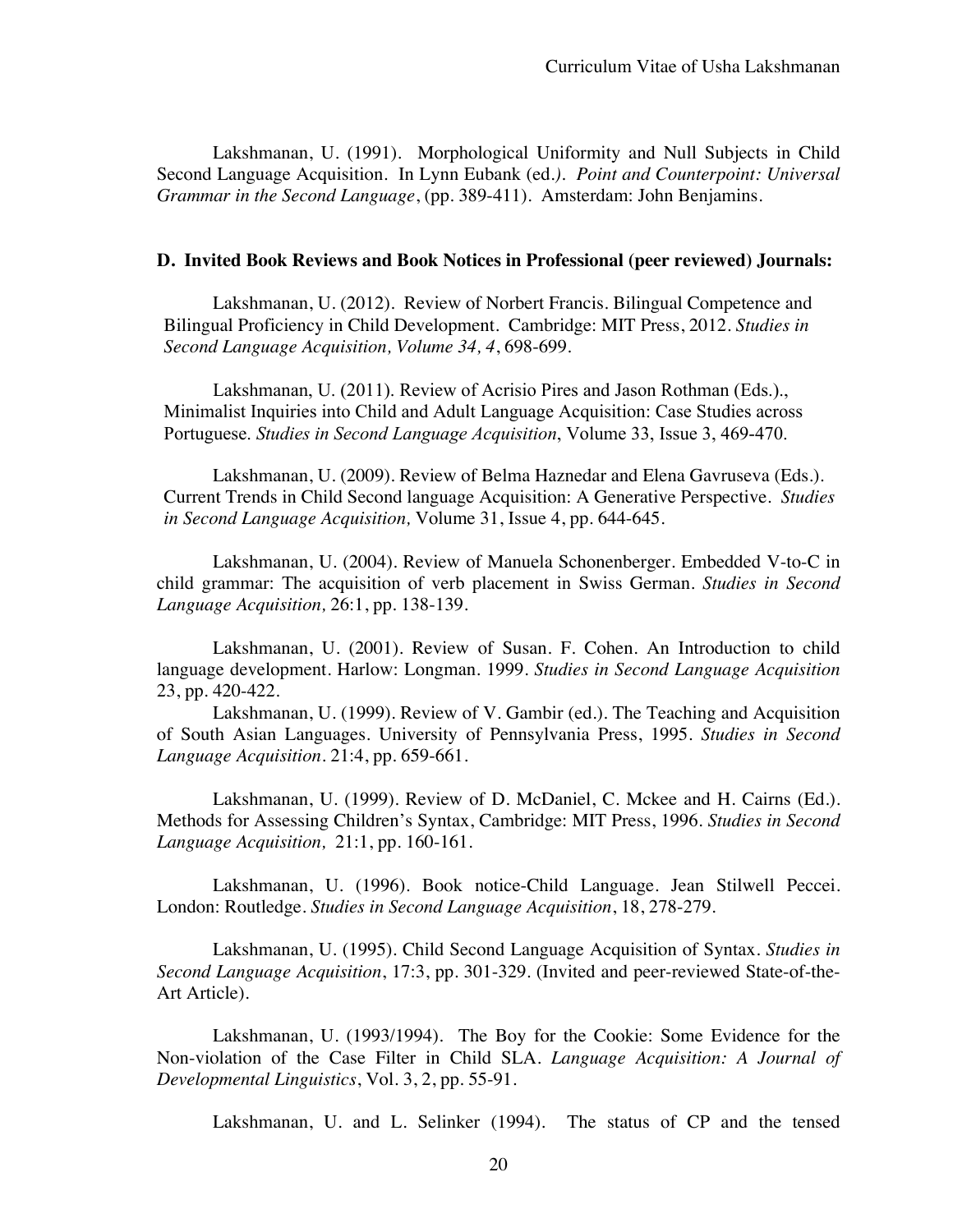complementizer *that* in the developing L2 grammars of English. *Second Language Research*, Vol. 10, 1, pp. 25-68.

Lakshmanan, U. (1994). Review of J. Meisel (ed.). The Acquisition of Verb Placement. Kluwer Academic Publishers, 1992. *Studies in Second Language Acquisition*, 16:3, pp. 357-358.

Lakshmanan, U. (1993). Review of I.M. Roca (ed.). Logical Issues in Language Acquisition. Dordrecht, Foris Publications, 1990. *Studies in Second Language Acquisition*, 15:3, 396-397.

Lakshmanan, U. (1992). Book notice - Markedness: The Evaluative Superstructure of Language. Edwin L. Battistella, Albany: State University of New York Press, 1990*. Studies in Second Language Acquisition*, 14:2, p. 239.

#### **E. Working Papers:**

Lakshmanan, U. (1992). The Boy for the Cookie: Some Evidence for the Non-Violation of the Case Filter in Child Second Language Acquisition. *Southern Illinois Working Papers in Linguistics and Language Teaching,* Volume 1, pp. 11-36.

Hook, P.E. and U. Lakshmanan (1990). Not Every Diachronic Path is a One-Way Street: The Emergence of Inversion in South Asian Languages*. University of Michigan's Working Papers in Linguistics*, Winter 1990.

Lakshmanan, U. (1986). The Role of Parametric Variation in Second Language Acquisition: A Study of the "Pro-Drop" parameter, in *Michigan Papers in Applied Linguistics (PALM)*, Vol. 2, 1, 97-118.

## **VI. TEACHING EXPERIENCE**

- **A. Teaching Interests and Specialties**: Psycholinguistics, Child language development, Second Language Acquisition (adult and Child), Bilingualism, Syntactic Theory, Universal Grammar and Second Language Acquisition, Pedagogical Grammar, Contrastive Analysis, Language and Cognition, Intercultural Communication, Language and Media.
- **B. Teaching and Training Grants:** Merit Teacher Stipend, Central Institute of English and Foreign Languages, Hyderabad, India, December 1977-April 1978.

#### **C. Teaching Awards and Honors:**

Invited to teach a course in Second Language Acquisition at the 2003 Linguistic Society of America Summer Institute in Linguistics held at Michigan State University from June 30 to August 8, 2003.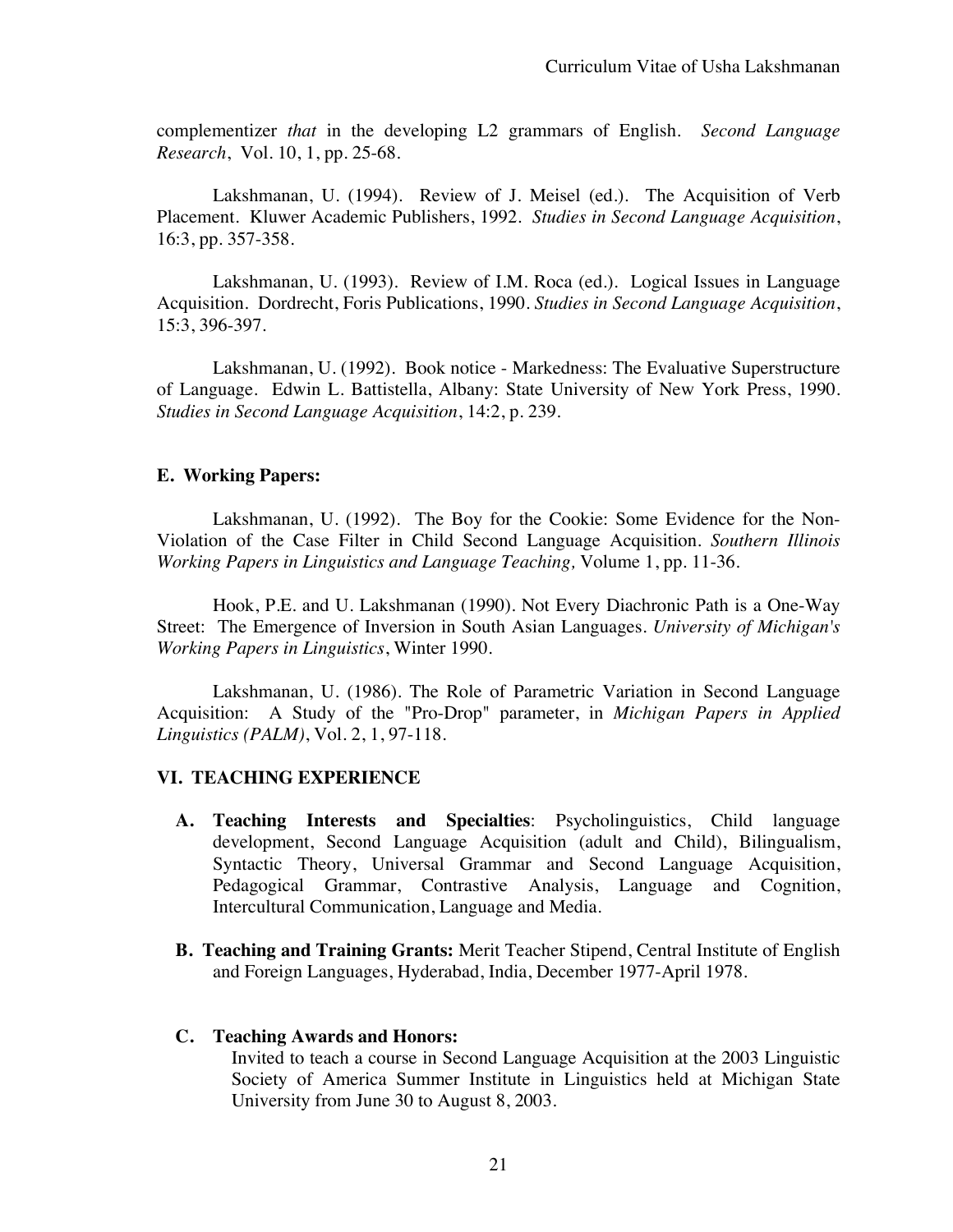# **D. Current Graduate Faculty Status**: Regular

# **E. Number of M.A. thesis Committees Chaired: 39**

Department of Linguistics: Chaired 36 MA thesis committees [33 theses completed]

Department of Psychology, Program in Brain and Cognitive Sciences [3 in Progress]

# *Linguistics:*

(1991) Keiko Teranishi; Masuyo Ito; Fuchi Cha. (1993) Janis Thompson.

(1994) Shinichi Izumi; Oumarou Camara. (1995) Takae Tsujioka.

(1996) Mitsuhiro Tagata; Laura Roach (Co-Chair); Brian Lindsey; Stephen Van Bibber; Ed Ford. (1997) Lisa Paredes.

(1998) Simona Maciukaite; (2000) Jung Hee Song.

(2001) Kirsten Schaper; Raquel Arias; Mick Fanguy; Myong-Hee Choi.

(2002) Masako Sakai; Jing-Huei Wu; (2003) Mauro Pinehiro.

(2004) Jason Malone. (2005) Qi Li; Kyae-Sung Park.

(2006) Irma Bartolo; Kyoung Sook Kim. (2008) Hana Kim. (2009) Tamara Constant; Hideko Teruya. (2011) Jae-im Chong, Osman Kamara (successfully defended thesis proposal in 2011); (2012) Ali Alzayid; Abdullah Moraya, John Hanson; (In Progress) Mari Ovsepyan.

*Psychology:* (In Progress-Prospected) Robert Graham; (In Progress) Zachary Pilot, (In Progress) Yee Pin Tio.

# **F. M.A. theses committees served on (other than as Chair): 11**

Department of Linguistics: Member of 10 MA thesis committees [9 completed]:

(1991) Pavlos Pavlou; (1994) Ping-tyng Wang; (1996) Paul Boulet; (1998) Erik Tejkowski; (2000) Maria Luz Gomez; Maureen Legaria; (2002) Lourdes Albo; (2008) Heewon Park; Amanda Coyne; (In Progress) Virginia Teran.

Department of Foreign Languages and Literatures: 1 (Completed) (2013) Flavia Melisa Velasquez Herrera.

# **G. Ph D dissertation committees chaired: 2 (1 completed; 1 in progress)**

Lan-Sze Pang, Department of Psychology (Dissertation completed in 2009). Title of Dissertation: The Role of Code-Switching in Emotional Expression and

Autobiographical Memory Recall: Implications for Bilingual Counseling Yoo-Kyung Lee, Department of Curriculum and Instruction, College of Education (Co-Chair; Dissertation in Progress).

**H. Ph D dissertation committees served on (other than as Chair): 7 PhD dissertation committees [5 out of 8 completed; 3 in Progress]**

(1997) Chua, Soo, Department of Economics, SIUC; (2001) Sasmito H. Wibowo, Department of Economics, SIUC. (2001) K. Sharkova, Department of Curriculum and Instruction, SIUC; (2008) Crystal Caffey, Department of Curriculum and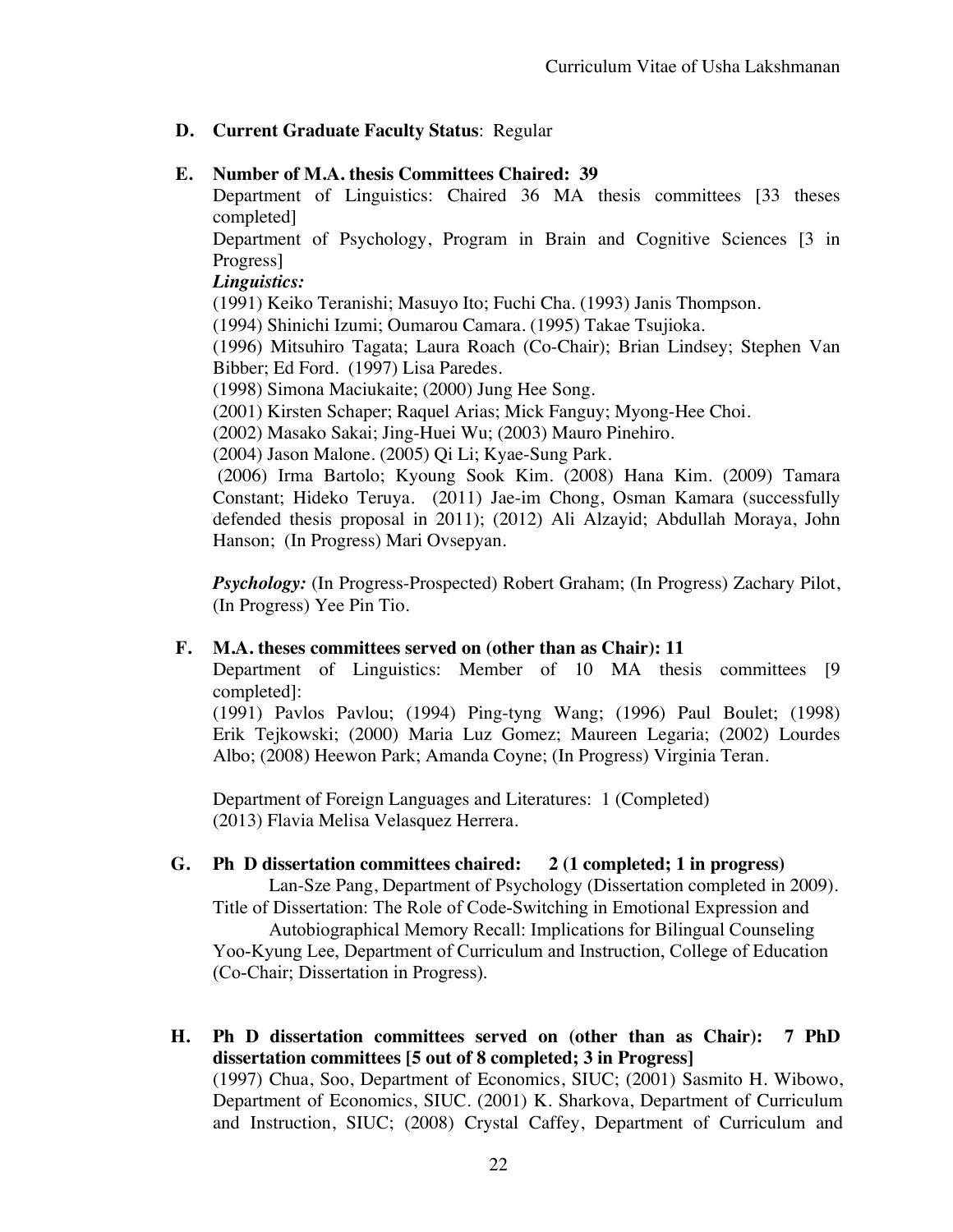Instruction, SIUC; (2013) Ragda Kahil, Department of Speech Communication, SIUC; (In Progress) Ei Hlaing, Department of Psychology, SIUC; (In Progress) Sylvia Lee, Department of Psychology, SIUC; (In Progress) Rima Zghyer, Department of English.

# **I. Advisor for M.A. Research Papers (Department of Linguistics, MA TESOL program): 16 [Note: Until 2002, the Research Paper used to be required of all students in the MA TESOL program]**

First Reader: **10** M.A Research Papers [all 10 completed] (1993) Mareo Numaya, Elizabeth O'Neil; (1994) Charles Hagebusch, Angkhana Siriwasunthara; (1995) Mami Ozeki; (1995) Lizzette Gonzalez, Krassimira Sharkova; (1997) Heather Tondini; (1999) Yumi Kakazu; (2000) Luz Estella Perez

Second Reader: **6** M.A. Research Papers [all 10 completed] (1991) Dan Byra; (1992) Kathy Geis; (1993) Steve Berkshire; (1994) Lori Brown; (1999) Jamie Tsai; Kimberley Shannon.

**J. External Examiner/Member, Ph D dissertation committees (3; all 3 completed)** Makiko Hirakawa (2000, McGill University, Montreal, Canada) Abdulzaiz Hassan Zaid Najmi (2009, University of Ottawa, Canada) Vicnesuvari Malaiappan (2013, University Putra Malaysia)

## **K. Advisor, Undergraduate Student Research**

Ji-Hye Park, thesis (2012): Understanding the Tip of the Tongue phenomenon: Evidence from Korean-English bilinguals.

[Ji-Hye Park presented a poster based upon her UG Honors thesis research at the SIUC Undergraduate Research Form held on April 16, 2012 and she won the People's Choice Award for the Poster Presentation]

Torriano Johnson: The digital divide: First year college students' perspectives. Faculty Mentor (with Dr. Jyotsna Kapur), 2010-2011 Saluki Research Rookie Program. (completed in May 2011).

[Torriano Johnson presented a Poster based upon his project for the Saluki Research Rookie Program at the SIUC McNair Research Symposium held on July 2011).

April Irons (2002). This here paper is about these here determiners and prepositions. Poster Presentation at the First Annual Undergraduate Research Forum, Southern Illinois University at Carbondale. [In Fall 2001, April Irons also gave a talk based on her research at the Linguistics Luncheon Series in Southern Illinois University at Carbondale]

Doug Bigham (2000). What "might" might could be in "might could": the case of double modals in Appalachian English. Talk, Linguistics Luncheon Colloquium, Southern Illinois University at Carbondale, April 7, 2000.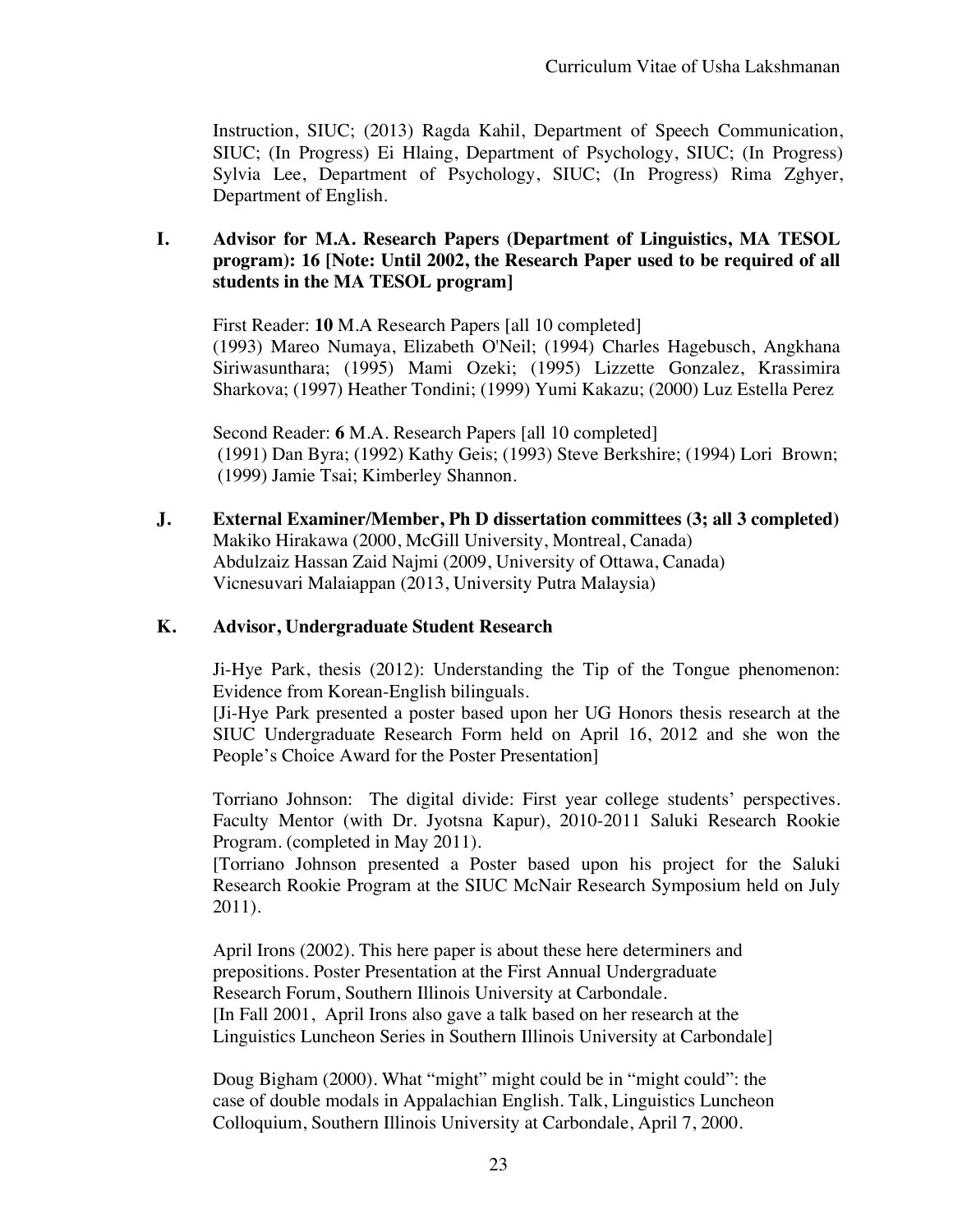Si-Chi Teng (1992). Peer-reviewed Conference Presentation: Ba as a matrix verb in the resultative construction. Paper presented at the Fourth North American Conference on Chinese Linguistics, University of Michigan at Ann Arbor, May 1992.

# **VII. UNIVERSITY SERVICE:**

# **A. Department Service:**

# **Program Development and Leadership Activities:**

Contributed to the preparation of a proposal for a professional (BA) program in English as a New Language (ENL) [K-12], for submission to the Illinois State Board of Education, Springfield, Illinois (Spring 2004). The program was approved by the IBHE in 2005 (in collaboration with Dr. Friedenberg).

Reviewed and Revised MA TESOL curriculum and submitted detailed written proposal to the Chair of the department of Linguistics and the Linguistics Faculty for discussion (Spring 2003)

Chair, Linguistics Search Committee (Lecturer Position), Spring 2003.

Chair, Department of Linguistics Selections and Elections Committee (2002-2003).

Chair, Linguistics Curriculum Committee (2000-2001; 1998-1999; 1996-97)

Coordinator and Organizer, Linguistics Luncheon Colloquium Series, 1999 to 2003.

Chair, Pro-term, Executive Committee, Linguistics and CESL Annual Merit Review (2001).

Coordinator, Annual Assessment of the M.A. Program in Applied Linguistics (1998 to 2003)

Organized and conducted Thesis/Research Paper Workshops for the graduate students in the department of Linguistics (1994-1996).

Resource Leader (area: grammar), Center for English as a Second Language, (1993-1994).

## **Member, Departmental committees:**

Graduate Admissions Committee, Department of Psychology (2010-2012) [BCS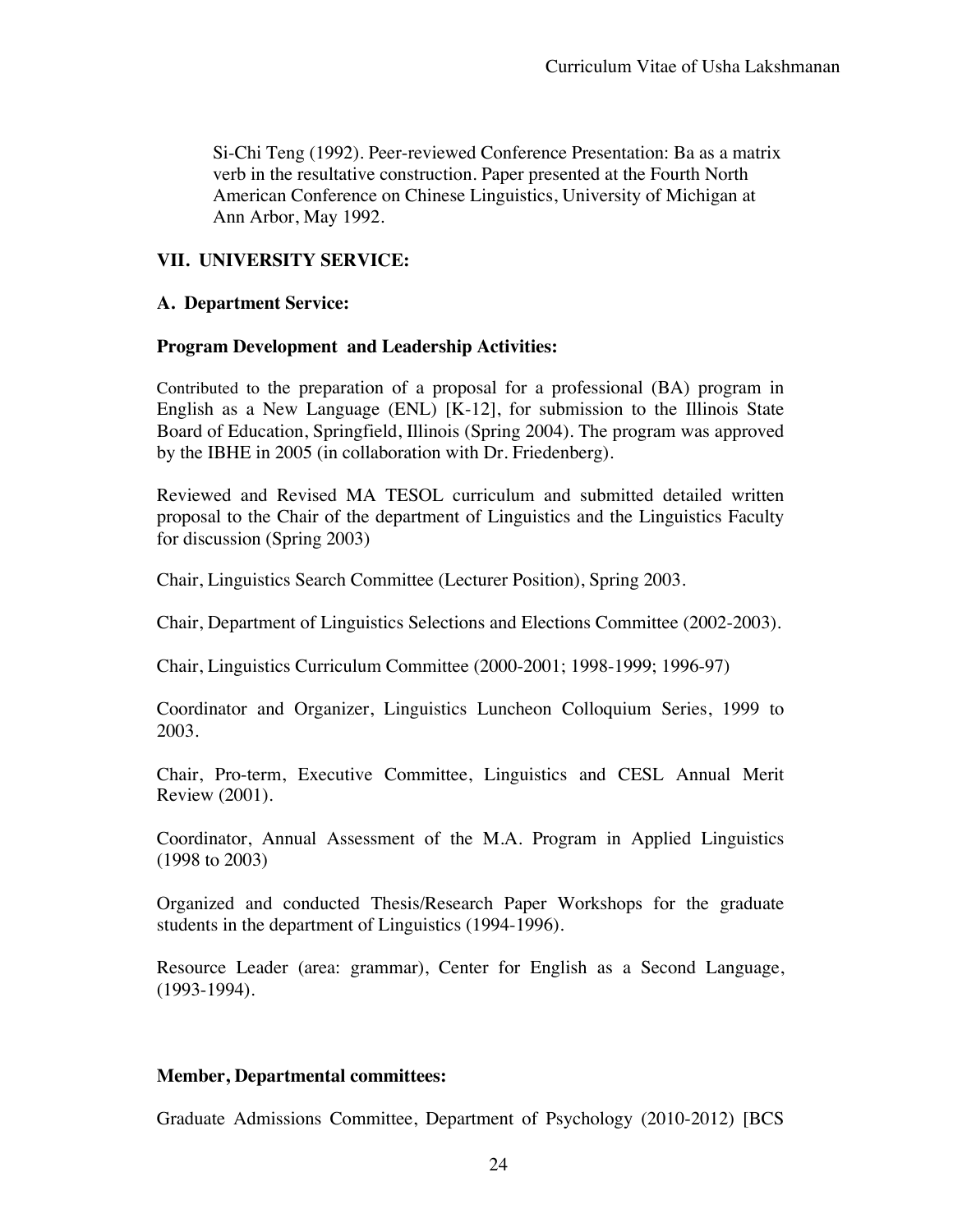(Brain and Cognitive Sciences) Representative on the committee]

Department of Psychology Tenure and Promotion Committee.

Member, Task Force to develop a proposal outlining credit hour equivalencies for indirect teaching activities in the Department of Psychology, 2012.

Website Committee, Department of Psychology (Spring 2010)

Research Committee, Department of Psychology (2006-2008)

Colloquium Committee, Department of Psychology (Fall 2005)

Retreat Committee, Department of Psychology (2005; 2006)

Linguistics Representative, Joint Committee for the PhD Program in the department of Curriculum and Instruction in the area of Reading and Language Studies with specialization in TESOL, (2001-2006)

Linguistics Curriculum Committee: (2000-2002); (1998-1999); (1995-1997)

Executive Committee, Department of Linguistics: (2001-2003; 1999-2001; 1996- 1997; 1993-1994)

Selections and Elections Committee, Department of Linguistics: (2002-2004; 1999- 2000)

Member, Linguistics Search Committees:

Fall 2013 (Department Chair Search) Spring 2003 (Term Faculty position) April-May 2001 (Term faculty position) November 1997-March 1998 (tenure track faculty position) June-July 1997 (one year lecturer position) April-May 1997 (tenure track faculty position) Spring 1996 (One-year lecturer position) Spring 1991(tenure-track faculty position)

Linguistics Research Committee: Member (2002-2004; 1999-2000;1990-1993)

Member, Adhoc Committee for revising the Linguistics departmental Operating Paper (1998-1999)

Member, Ad-hoc committee for revising the Linguistics departmental guidelines for the Annual Merit Evaluation (1996).

Member, Department of Linguistics Tenure and Promotion Committee: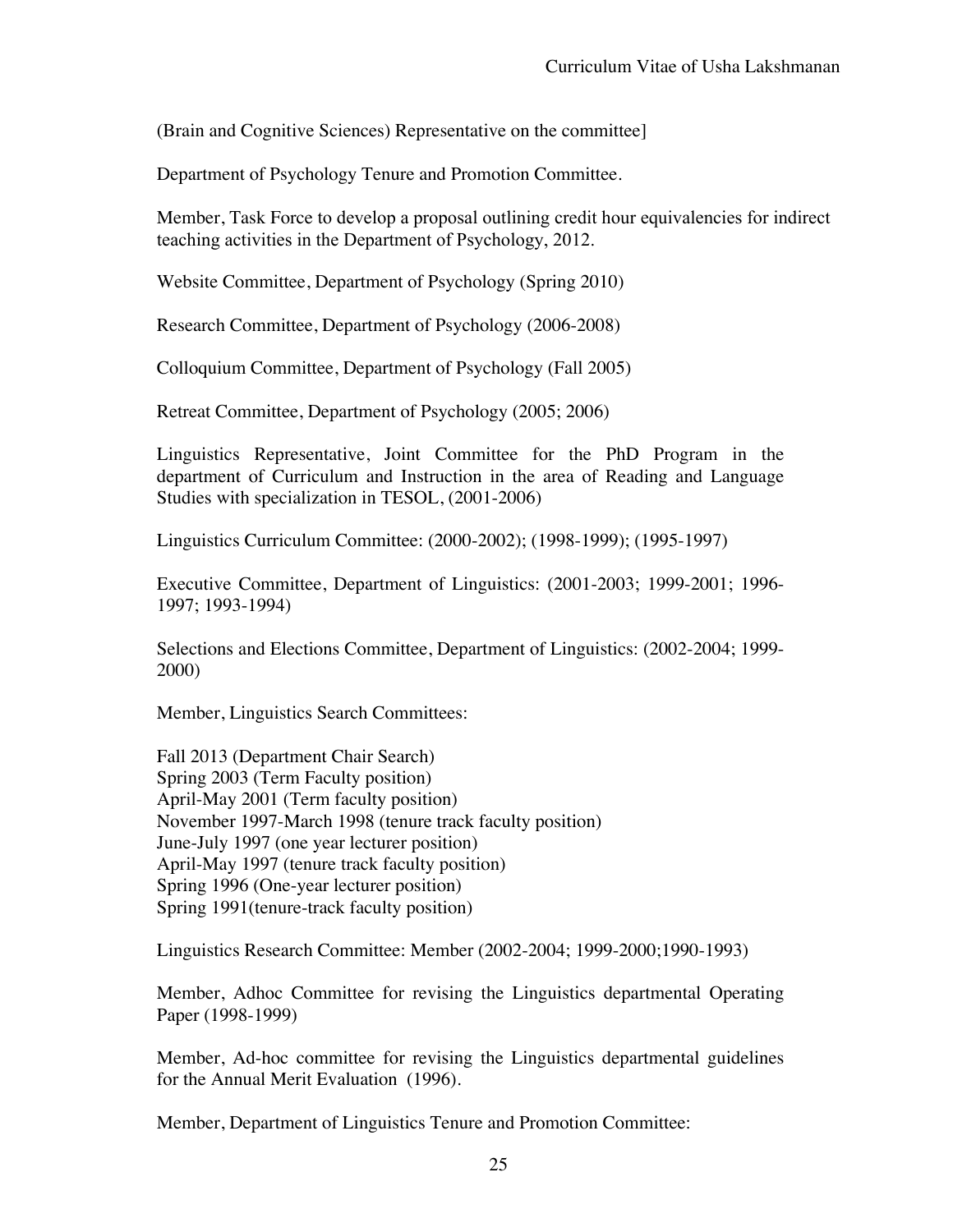Mid Tenure Review Committee 2002; 2000; 1998; 1997 Tenure and Promotion Committee: 2002; 1999; 1998

# **Other Departmental Service**

Linguistics Graduate student program advisement, Spring 1991-2004.

Regularly Reviewed applications of faculty and students for permission to conduct research involving human subjects. This was done at their request and prior to submission of their applications to the Human Subjects Committee.

Reviewed proposal for a new Core Curriculum Course entitled "Linguistics for Writers" developed and proposed by Dr. Laura Halliday, Lecturer in the department of Linguistics. Submitted detailed written comments and suggestions to Laura Halliday and the Chair of the department (Fall 2003).

Reviewed dossiers of the applicants for the two faculty positions in Linguistics and provided my input (in writing) to Paul Angelis, Chair of the department of Linguistics and the Search Committee (Fall 1993).

Prepared questions for inclusion in the M.A. comprehensive examination (Fall 1990). Proctored and evaluated M.A. comprehensive exams.

Peer observation (teaching) of tenure-track and non-tenure track faculty [done at the request of the faculty and Chair of the department): Spring 1996; Spring 1997; Fall 1997 (Submitted reports of the peer observation to the Chair of the department of Linguistics).

# **B. College and University Committees and Councils:**

## **Leadership Activities:**

Chair, Academic Policy Committee of the College of Liberal Arts Council, 2001- 2002.

# **Membership on College and University Committees:**

Member, Campus Advisory Board, Global Media Research Center (GMRC), SIUC, June 2010- $\rightarrow$ 

Member, Faculty Senate (Spring 2012-proxy for Dr. Meera Komarraju, who was on sabbatical leave).

Member, Committee on Committees, Faculty Senate (Spring 2012- proxy for Dr. Meera Komarraju, who was on sabbatical leave).

Member, Governance Committee, Faculty Senate (Spring 2012-proxy for Dr. Meera Komarraju, who was on sabbatical leave).

Member, COLA Tenure and Promotion Committee, Fall 2005; Fall 2006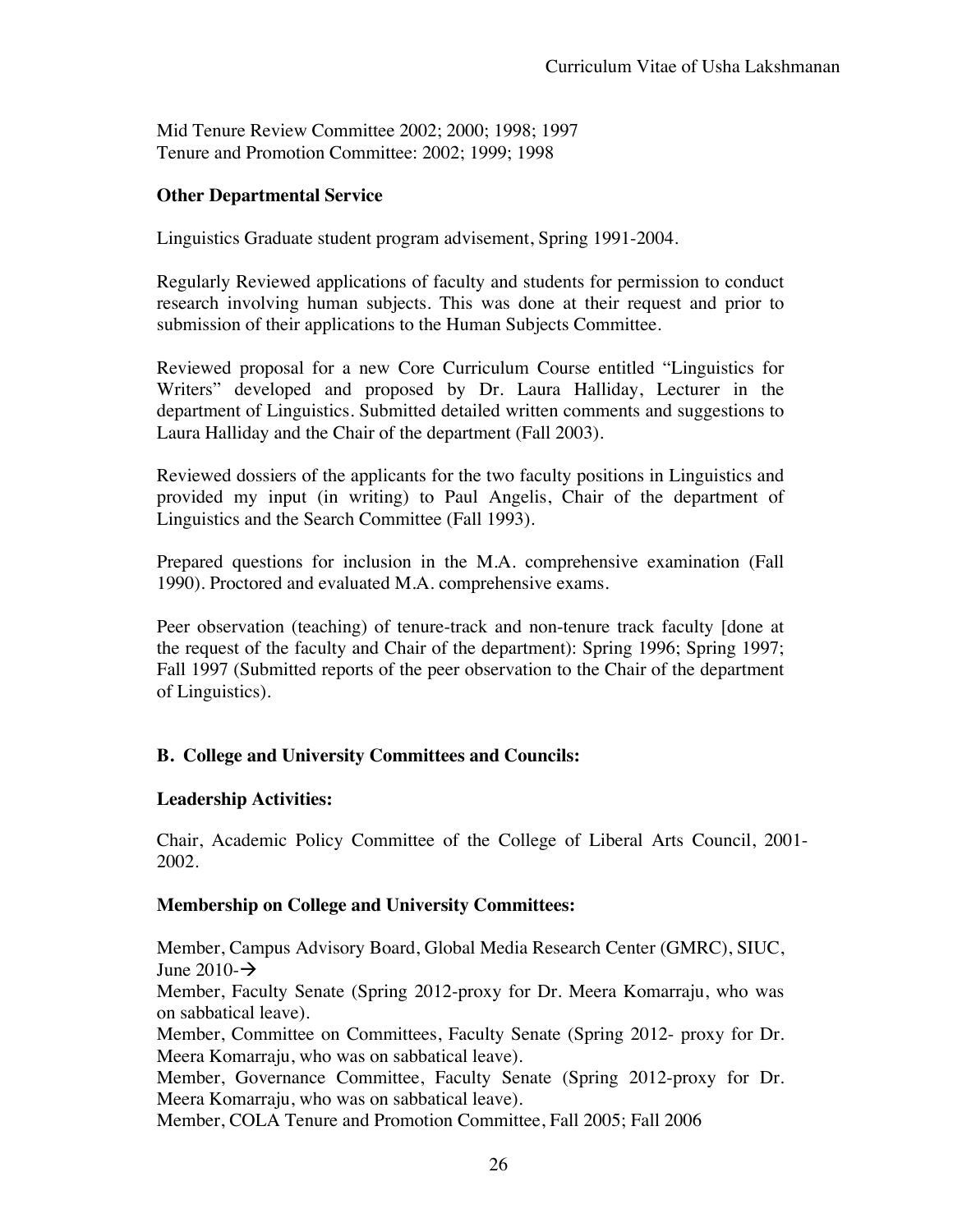Member of the Faculty Senate's UEPC Panel that reviewed the proposal to restructure the department of Linguistics, Spring 2006.

Member, SIUC Human Subjects Committee, Summer 1991  $\rightarrow$ .

Member, SIUC Cognitive Science Colloquium Speaker Committee, 2003-2004.

Member, Selection Committee, 2003 Women of Distinction Award, SIUC University Women's Professional Advancement.

Member, College of Liberal Arts Council, 1999-2001; 1996-1997; 1992-1994

Member, Teaching and Learning Committee of the COLA Council, 1992-1994.

Member, Academic Policy Committee of the COLA Council, 1999-2002; 1996- 1997

Member, Ombudsman Advisory Panel Committee, 1999-2001.

Member, Faculty Lines Committee [Joint Committee to review the non-renewal of a tenure-track position in the department of Linguistics], Spring 2001.

Member, Search Committee for the position of Associate Director, the Office of the Ombudsman, Spring 2001.

Member, Search Committee for the position of Director, the Office of the University Ombudsman, Summer 2000-Fall 2000.

Member, Search Committee for Associate Dean, Graduate School, Spring1999 Alternate Member, SIUC Human Subjects Committee, Spring 1991.

# **Other University Service Activities:**

Invited speaker, International Women's Panel: 'International Women's Night Celebration'; organized (by Dr. Yu-Wei Wang) as part of Women's History Month events, March 6, 2012.

Co-organized Workshop entitled, "Voices from the Inner City: Social Activism in Youth Media Production", May 7, 2010 (based upon collaborative research with Jyotsna Kapur (Associate Professor, Media Studies and Sociology), funded through an SIUC ORDA Faculty Seed Grant).

Organized Colloquium and Group Discussion on second language acquisition and the revitalization of indigenous languages, April 27, 2009 (Guest Speaker: Professor Wayne O'Neil, Department of Linguistics and Philosophy, Massachusetts Institute of Technology).

Member, Steering Committee, Workshop on Foreign Languages: Using Technology in Foreign Language Instruction, Part I and Part II, presented by the department of Foreign Languages and Literatures, and sponsored by the Illinois International High School Initiative, and held on April 16, 2005 and November 5, 2005.

Member, Steering Committee, Workshop on Foreign Languages: Doors to Opportunity; Workshop presented by the department of Foreign Languages and Literatures, and sponsored by the Illinois International High School Initiative, and held on Friday April 23, 2004, from 6-9PM at SIUC.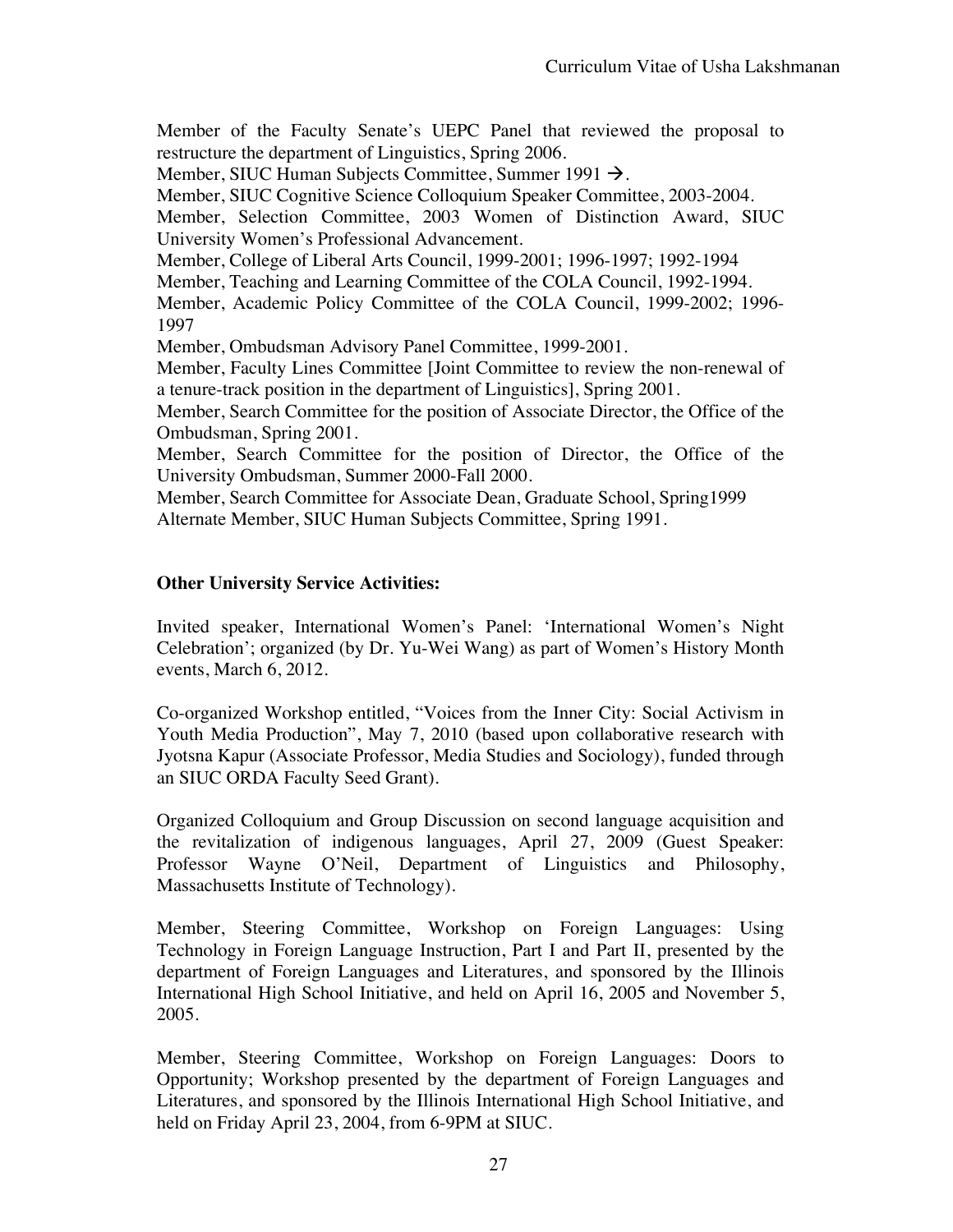Invited Participant, University Women's Professional Advancement Workshop for potential applicants for a 2004-2005 UWPA Administrative Internship, October 2003.

Faculty Volunteer, New Student Programs (UG student Recruitment), 2002.

Organized Round Table discussions in the department of Linguistics on behalf of the SIUC Cognitive Science Colloquium. The first Round table discussion was in conjunction with Dr. Adele Goldberg's visit to SIUC in April 2002 and the second Round Table discussion was in conjunction with Dr. Michael Gasser's visit to SIUC in September 2002.

Invited Speaker on Panel Discussion: South Asian Women in Professional Careers Asian American Awareness month 1997 Tuesday, April 22 Southern Illinois University at Carbondale (Co-sponsored by the United Asian American Council)

# **VIII. PROFESSIONAL SERVICE:**

## **A. Membership in Professional Associations:**

Linguistic Society of America American Association for Applied Linguistics, Founding Member, Virtual Center for the Study of Language Acquisition (http://www.clal.cornell.edu/VCLA/index.html), along with an international group of researchers on language acquisition.

# **B. Offices Held and Honors Awarded in Professional Associations:**

Member, Advisory Board, *Studies in Second Language Acquisition (Cambridge University Press)*, January 2012  $\rightarrow$ 

Member, Editorial Board, *Second Language Research* journal, Jan 2002à Associate, Brain and Behavioral Sciences.

Member, Editorial Board, *RELC Journal: A Journal of Language Teaching and Research* (Sage Publications)*, June 2011*à

Co-Organizer, Joint International Language Testing Association (ILTA) and American Association for Applied Linguistics (AAAL) Colloquium held in Portland, Oregon, in May 2004 (By invitation). [*Theme: Issues in Language Acquisition and Language Assessment Research: A Crosslinguistic perspective*]

## **C. Consultantships:**

## **External Reviewer, Candidates for Tenure and Promotion**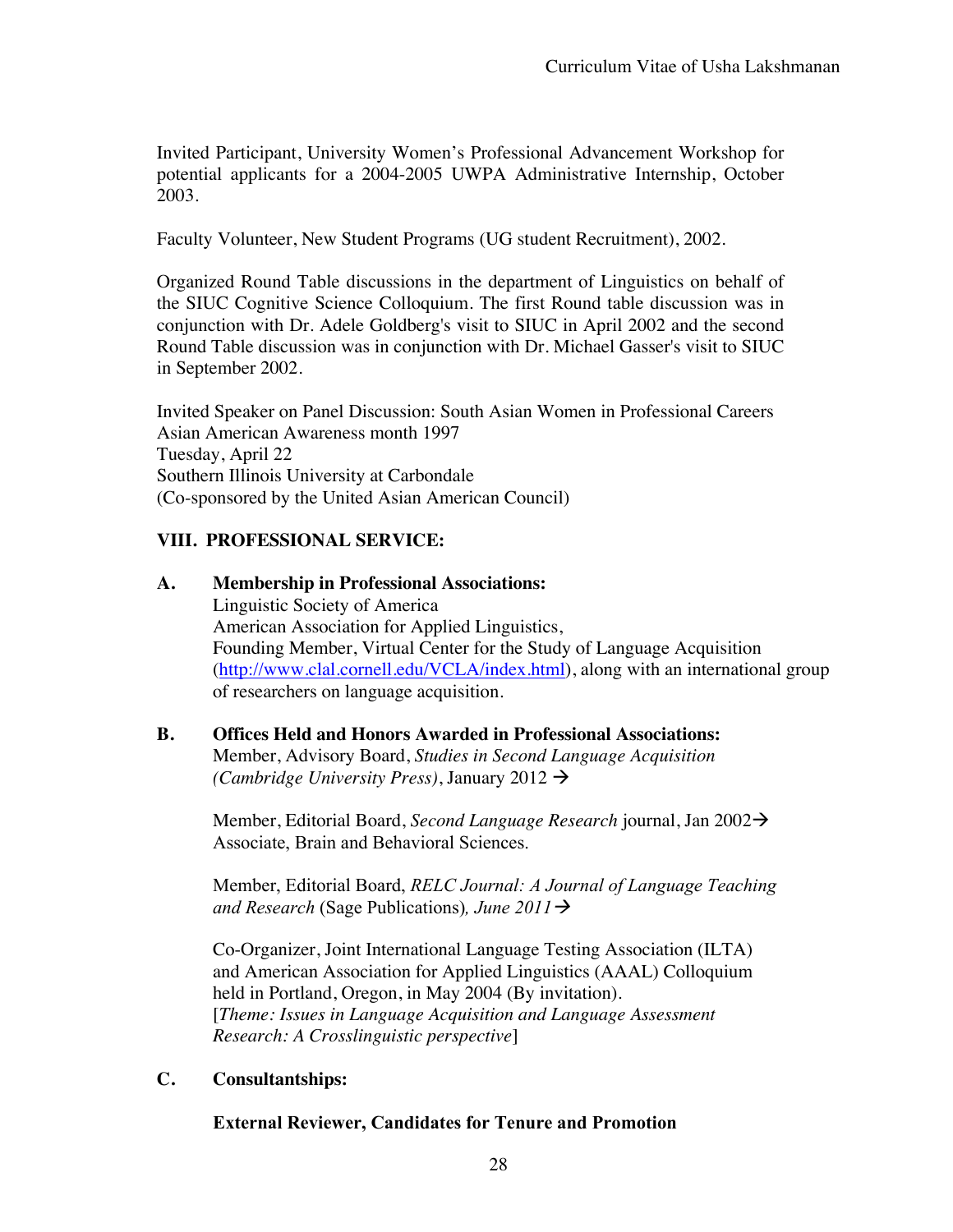External Reviewer, Candidate for promotion to the rank of Associate Professor, Department of English, Jordan University of Science and Technology, Irbid, Jordan, 2013.

External Reviewer, Candidate for promotion to the rank of Professor, Department of German Studies, University of Arizona, Tucson, Arizona, 2013.

External Reviewer, Candidate for tenure, at the rank of Associate Professor, Department of Spanish and Portuguese, Rutgers the State University of New York, New Brunswick, New Jersey, 2012.

External Reviewer, Candidate for promotion to the rank of Professor, Department of Languages, Literatures and Linguistics, Syracuse University, 2011.

External Reviewer, Candidate for tenure and promotion to the rank of Associate Professor, Department of Foreign Languages and Literatures, Southern Illinois University Carbondale, 2010.

External Reviewer, Candidate for tenure and promotion to the rank of Associate Professor, Department of Classical and Modern Languages and Literatures, Rutgers, The State University of New Jersey, 2009.

External Reviewer, Candidate for tenure and Promotion to the rank of Associate Professor, Department of Linguistics, University of North-Texas, 2009.

External Reviewer, Candidate for promotion to full professor, Department of Modern Languages and Literatures, University of Western Ontario, London, Ontario, Canada, 2008.

External Reviewer, Candidate for tenure and promotion, Department of Foreign Languages and Literatures, Summer 2003.

External Reviewer, Candidate for tenure and promotion in the department of English at Eastern Illinois University, Summer 2002

External Reviewer, Candidate for tenure and promotion in the Department of Linguistics at the City University of New York, 1997)

#### **External Examiner, PhD dissertations (at other universities)**

External Examiner, PhD dissertation, Faculty of Modern Languages and Communication, School of Graduate Studies, University Putra Malaysia, 2013.

External Examiner, PhD dissertation of a doctoral candidate in the department of Linguistics at the University of Ottawa, Ontario, Canada, 2009.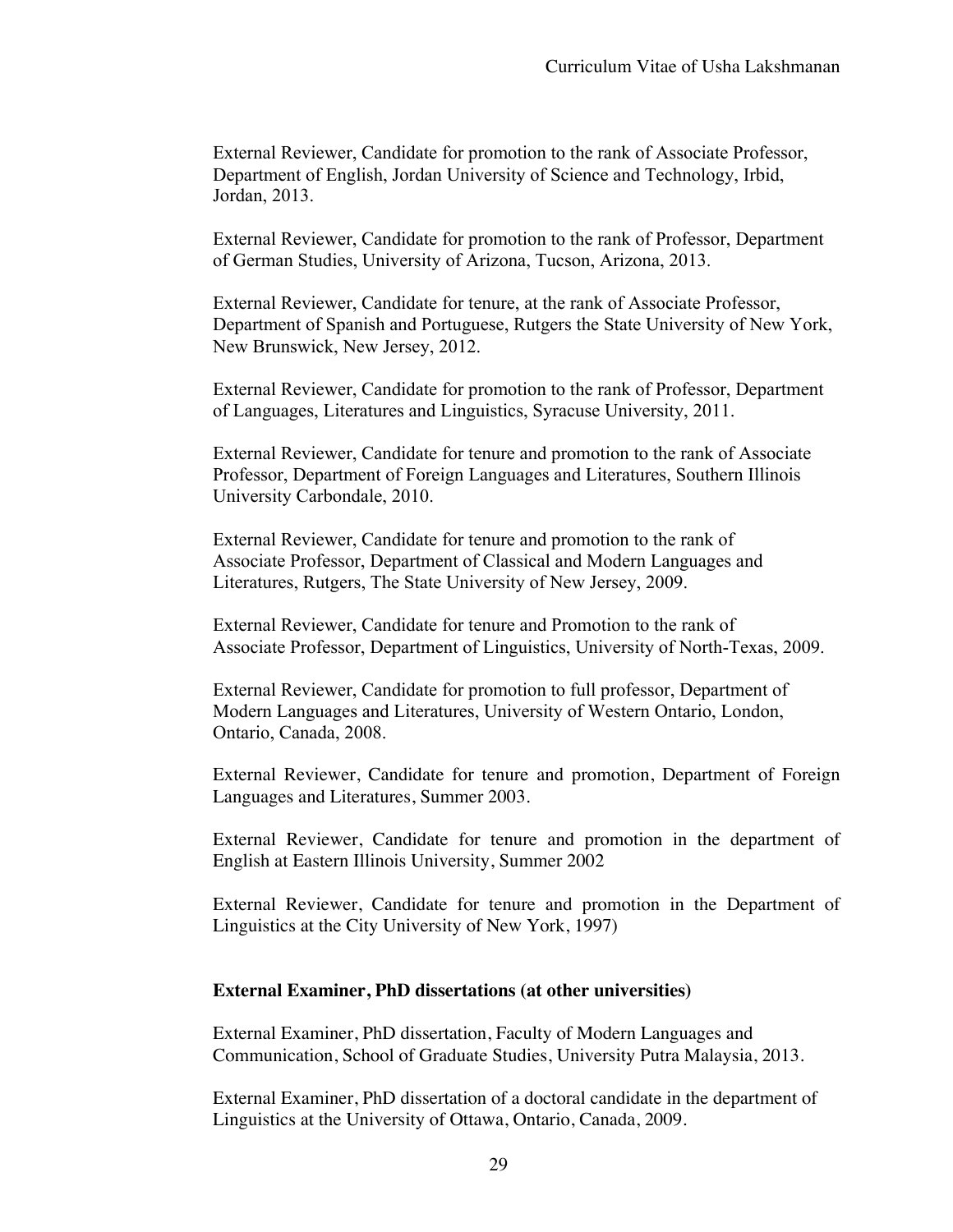Reviewed PhD dissertation of a doctoral candidate in the department of Linguistics at McGill University in Montreal, Canada and submitted detailed assessment of the dissertation and questions for inclusion at the oral defense.

#### **Consultant and Reviewer for Research Funding Agencies:**

Reviewer, Grant proposal, The Hong Kong Institute of Education, Research Grants Council's Public Policy Research Fund, Hong Kong, 2013.

Reviewer, Grant proposal, The Hong Kong Institute of Education, Research Grants Council's Public Policy Research Fund, Hong Kong, 2012.

Reviewer, Grant proposal, The Hong Kong Institute of Education, Research Grants Council's Public Policy Research Fund, Hong Kong, December 2011. Reviewer, Grant Proposals, National Science Foundation's Linguistics Program (Social and Behavioral Sciences), 2003; 2005; 2010; 2011.

Reviewer, Grant proposal, The Hong Kong Institute of Education, Research Grants Council's Public Policy Research Fund, Hong Kong, December 2010.

Reviewer, Grant Proposal, Economic and Social Research Council (ESRC), UK, February 2007

Reviewer, Grant Proposal, Netherlands Organization for Scientific Research (NWO**),** February 2007

Reviewer, Grant Proposals, National Science Foundation, Development and Learning Sciences Program, Division of Social, Behavioral, and Economic Research, Oct and Dec 2003

External Reviewer, Grant Proposals submitted to the Michigan Community Service Commission for research on the effectiveness of service learning methodology in K-12 schools in Michigan, which is supported with funds from the W.K. Kellogg Foundation and the Corporation for National Service, August 2001.

Panel Member and Panel Reviewer, National Science Foundation, Development and Learning Sciences Panel, Division of Social, Behavioral, and Economic Research, May 2001.

Panel Member and Reviewer, National Science Foundation, Child Learning and Development Program, Division of Social, Behavioral, and Economic Research, May 2000.

Panel Member and Reviewer, National Science Foundation, Development and Learning Sciences Panel, Division of Social, Behavioral and Economic Research, Spring 2001; Fall 2001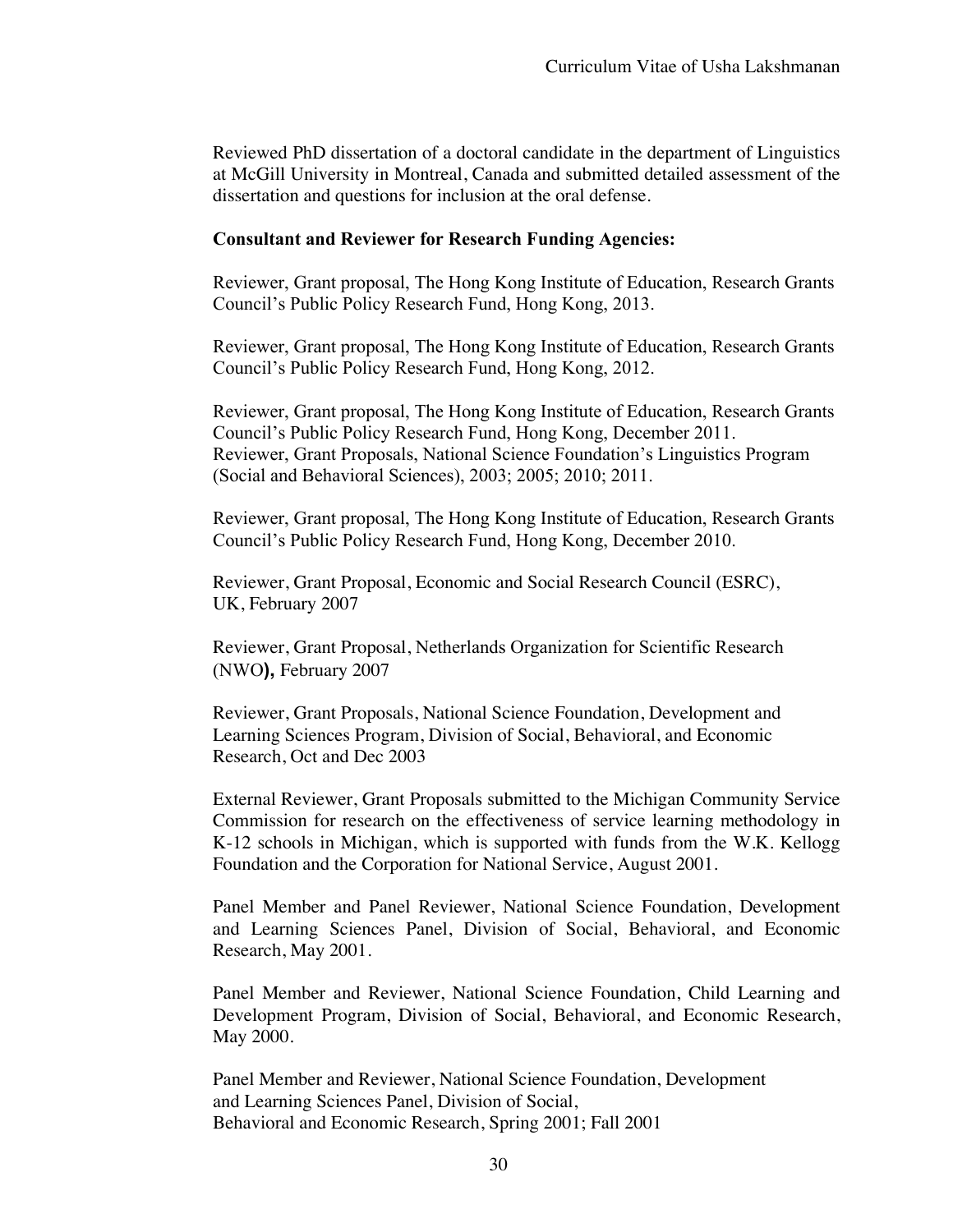Reviewer, National Science Foundation's Development and Learning Sciences Program (Social and Behavioral Sciences), October 2003; December 2003.

Panel Member and Reviewer, National Science Foundation, Child Learning and Development Program, Division of Social, Behavioral, and Economic Research, May 2000.

External Reviewer for Grant Proposals submitted to the Michigan Community Service Commission for Research on the Effectiveness of Service Learning Methodology in K-12 schools in Michigan, which is Supported by funds from the W.K. Kellog Foundation and the Corporation for National Service, August 2001.

#### **Regular Consultant and Reviewer for Book Publishers (Book proposals and manuscripts):**

Lawrence Erlbaum, Multilingual Matters, Blackwell Publishers, John Benjamins, Multilingual Matters, Taylor and Francis, Cambridge University Press, Routledge, Sage, Wiley-Blackwell, Sage.

#### **Other Consulting work:**

Consultant, Illinois International High School Initiative in Southern Illinois, 2004, 2005, Grant coordination; workshop development and evaluation; member, steering committee. (Internal Consulting Activity).

# **E. Evaluation of Manuscripts for Journals and evaluation of abstracts for Conferences and of Grant Proposals for Agencies:**

#### **External Reviewer for the following journals:**

 *Applied Psycholinguistics (Regular reviewer since 2006) Studies in Second Language Acquisition*, Regular reviewer since 1990 *Journal of Clinical Psychology Bilingualism: Language and Cognition. Linguistics Second Language Research Language Acquisition: A Journal of Developmental Linguistics RELC Journal Language Learning Modern Language Journal Second Language Applied Linguistics Journal of Pidgin and Creole Languages English For Specific Purposes Issues in Applied Linguistics Journal of Applied Linguistics*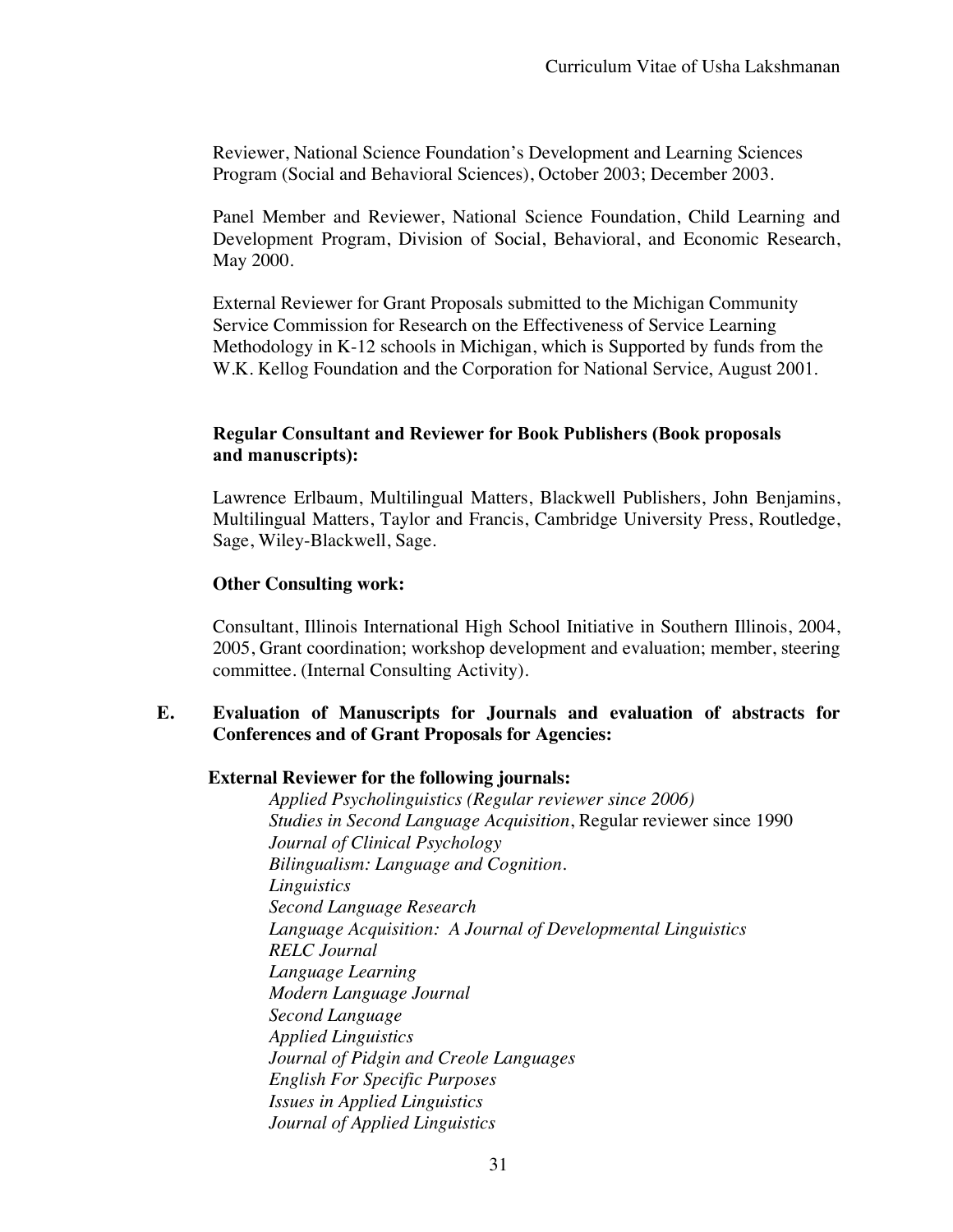# **External Reviewer, Conference abstracts:**

2013 Boston University Conference on Language Development

2013 Generative Approaches to Second Language Acquisition

2012 Boston University Conference on Language Development

2011 Boston University Conference on Language Development.

Parasession on "the acquisition of Romance languages" held at the  $41<sup>st</sup>$ 

Meeting of the Linguistics Symposium on Romance Languages, University of Ottawa, 2011.

29<sup>th</sup> West Coast Conference on Formal Linguistics held at the University of Texas, Austin, in 2011.

2011 Generative Approaches to Second Language Acquisition, University of Washington, Seattle, Washington

2010 Boston University Conference on Language Development

2011 Annual Meeting of the Linguistic Society of America

28<sup>th</sup> West Coast Conference on Formal Linguistics held at the University of Southern California in 2010.

2009 Boston University Conference on Language Development, Boston, **Massachusetts** 

2009 Generative Approaches to Second Language Acquisition, University of Illinois, Urbana-Champaign

2008 Boston University Conference on Language Development, Boston University, Boston, Massachusetts

2007 Generative Approaches to Second Language Acquisition, University of Iowa

2006 Generative Approaches to Language Acquisition North America, McGill University.

2006 American Association for Applied Linguistics.

2006 Generative Approaches to Language Acquisition (held at the University of Calgary)

2004 Conference on Generative Approaches to Language Acquisition North America (GALANA), University of Hawaii, Manoa.

2003 Conference on Generative Approaches to Language Acquisition 2002 Conference on Generative Approaches to Second Language

Acquisition, University of Ottawa, Ottawa, Canada

2000 Conference on Generative Approaches to Second Language

Acquisition, Massachusetts Institute of Technology, Cambridge, MA.

1997 Conference on Generative Approaches to Second Language

Acquisition. McGill University, Montreal, Canada.

1997 Annual Meeting of American Association for Applied Linguistics 1995 Eastern States Conference on Linguistics, University of South Carolina, Columbia, South Carolina.

# **Evaluation of grant proposals for agencies: (see pages 26-27 above: Consultant and**